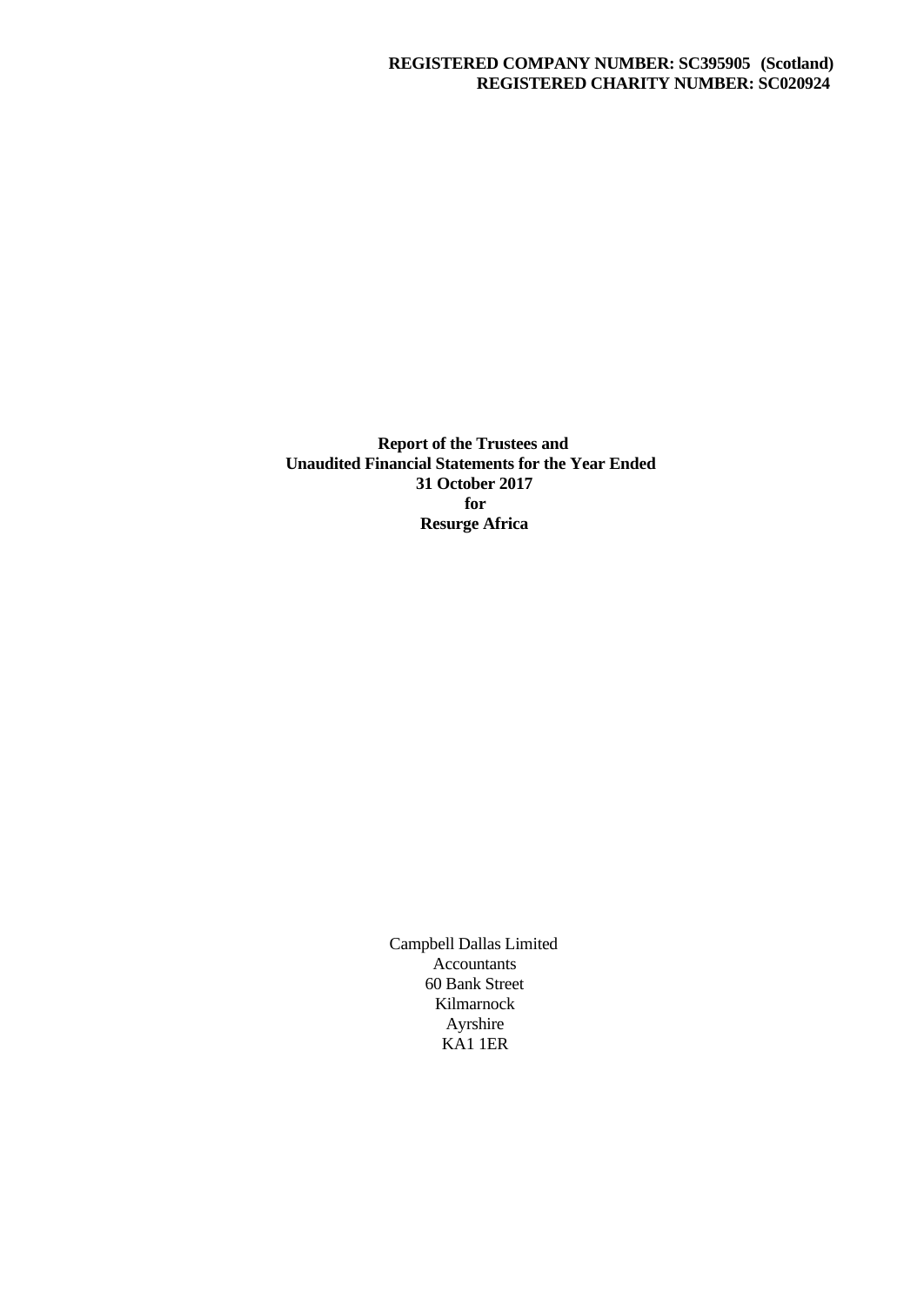**Contents of the Financial Statements for the Year Ended 31 October 2017**

# Page Report of the Trustees 1 to 8 Independent Examiner's Report 9 Statement of Financial Activities 10 Balance Sheet 11 to 12 Notes to the Financial Statements 13 to 18 Detailed Statement of Financial Activities 19 to 20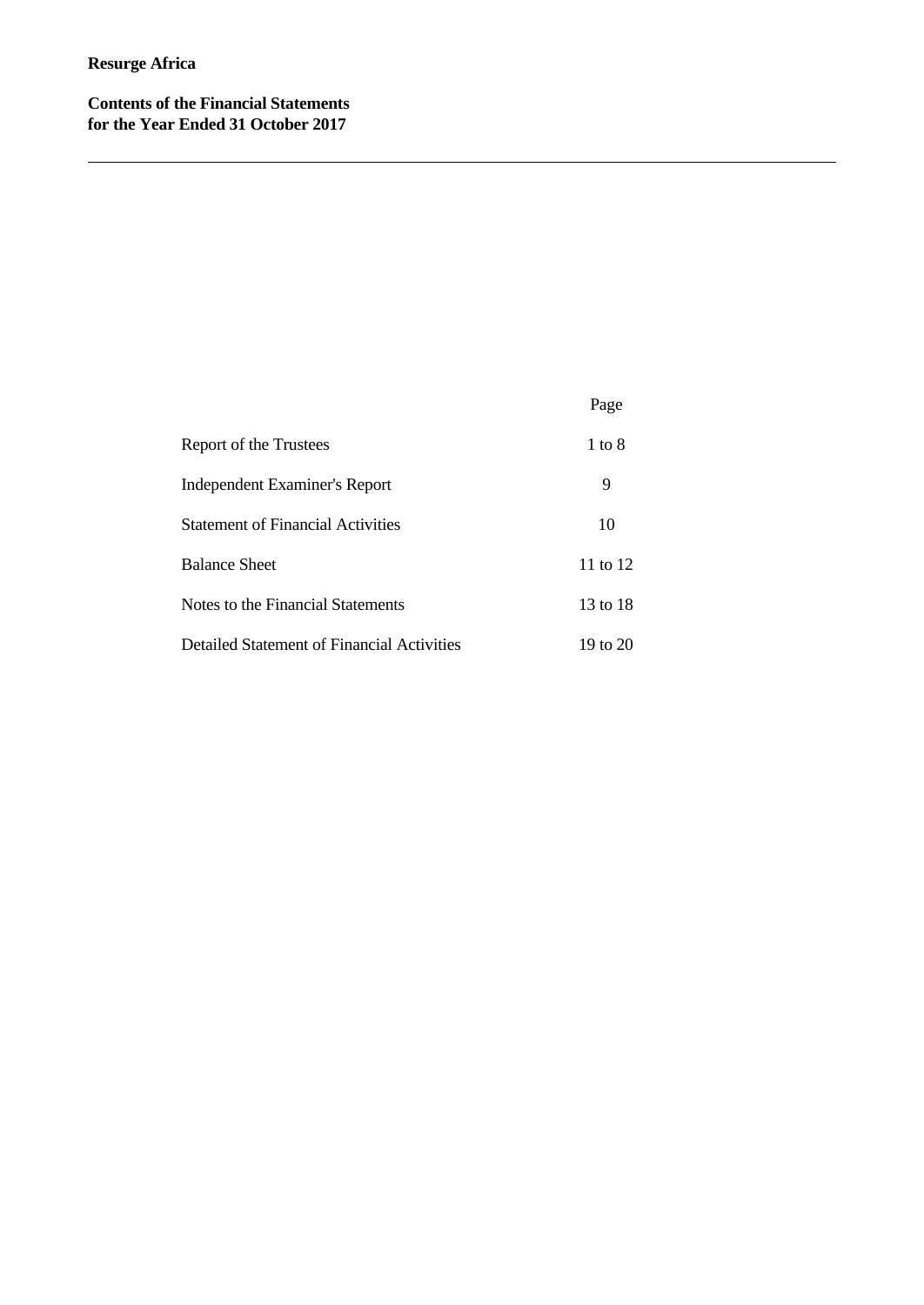The trustees who are also directors of the charity for the purposes of the Companies Act 2006, present their report with the financial statements of the charity for the year ended 31 October 2017. The trustees have adopted the provisions of Accounting and Reporting by Charities: Statement of Recommended Practice applicable to charities preparing their accounts in accordance with the Financial Reporting Standard applicable in the UK and Republic of Ireland (FRS 102) (effective 1 January 2015).

# **OBJECTIVES AND ACTIVITIES**

#### **Mission**

Establishment of a sustainable self sufficient reconstructive plastic surgery service in Africa.

## **Objectives**

To use the techniques of reconstructive plastic surgery to alleviate suffering caused by damage to bodies from fire, disease, trauma and birth defects.

To provide training that will enable the establishment of essential self-sustaining reconstructive surgery units in West Africa.

This involves training of African reconstructive surgeons, anaesthetists, nurses and therapists. It includes working in partnership with local authorities to ensure that these highly skilled trainees will be able to function within a supported unit - by providing or facilitating mentorship, clinical infrastructure, equipment and auxiliary support staff.

There have been no changes in the objectives since the last financial statements.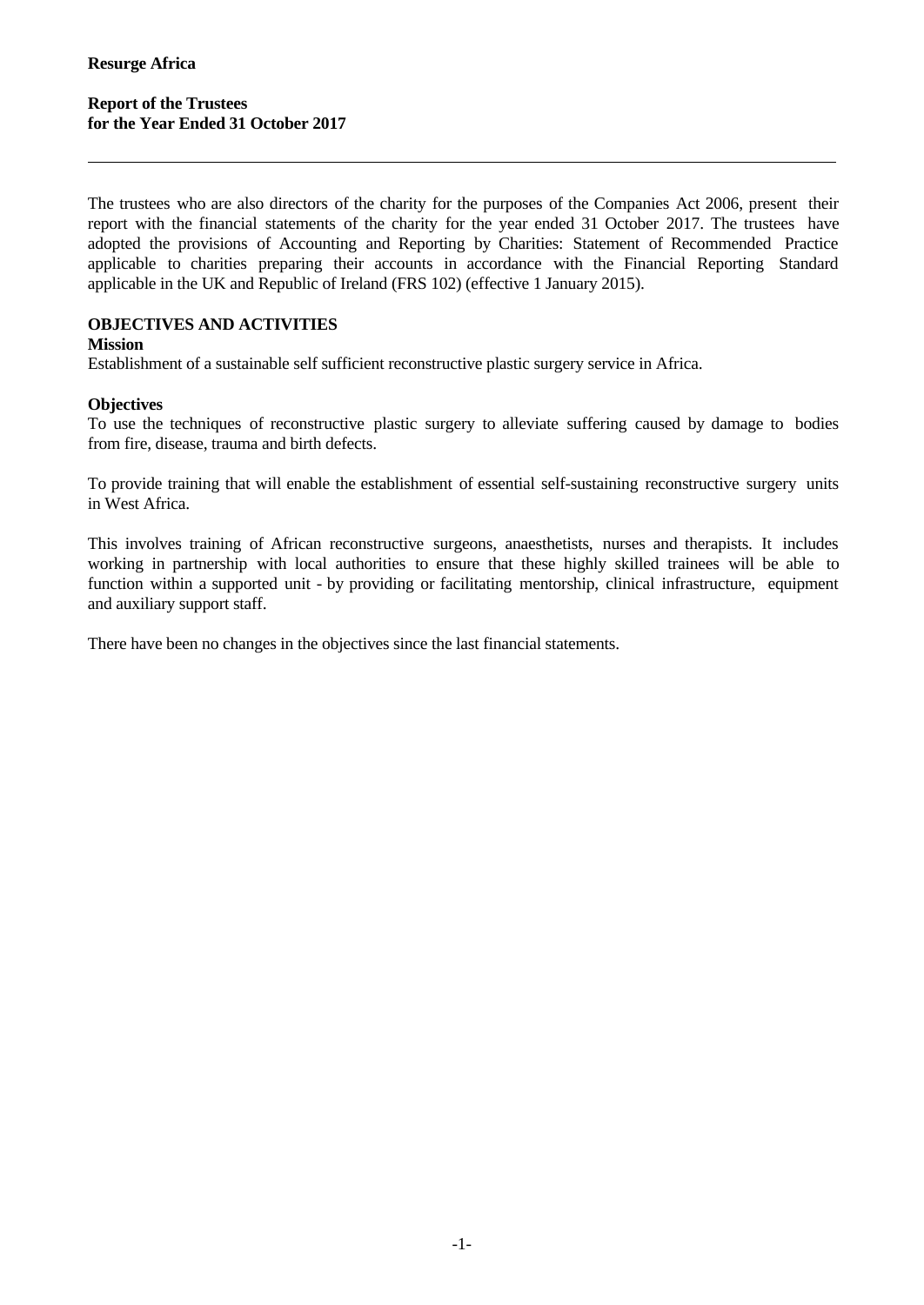# **Report of the Trustees for the Year Ended 31 October 2017**

### **OBJECTIVES AND ACTIVITIES**

#### **Background**

Resurge Africa was established in Scotland in 1992. On a visiting surgical mission to Ghana, surgeon Jack Mustarde rose to the challenge issued by the president of Ghana to address the critical absence of a reconstructive surgery service. Resurge Africa has successfully established West Africa's first Reconstructive Plastic Surgery and Burns service in Ghana. By intensively training African surgeons, anaesthetists, nurses and therapists and by providing premises and the necessary medical equipment, a self-sustaining, highly skilled service has developed to serve the people of Ghana.

Resurge Africa now consolidates this achievement through continuing to support postgraduate surgical trainees from Ghana through advanced fellowships at recognised international reconstructive surgery units.

In 2009 Resurge Africa extended its work to Sierra Leone, to build the country's first reconstructive surgery unit. A devastating civil war ended in 2002, leaving apocalyptic living conditions and minimal medical or training infrastructure. The successful surgical units in Ghana provided the model and also support for training of Sierra Leonean staff. This new long term project is a partnership with the Holy Spirit Hospital in Makeni and the Sierra Leonean Ministry of Health. In addition to an equipped unit, the Charity is training surgeons and ancillary staff in the techniques required to treat the conditions encountered locally.

In Sierra Leone reconstructive surgery operations have increase in 4 years from zero to 300 per annum thanks to the work of our voluntary medical missions. In future, and following the successful model in Ghana, all operations will be carried out by Sierra Leonean teams.

There are numerous excellent international charities which provide medical missions to West Africa. They fund teams which carry out vital surgery on patients who would otherwise have no hope of treatment. Resurge Africa is different in that our primary goal is the delivery of training. We enable the infrastructure for specialist surgical units, and invest in the long-term training of clinical staff to run these units. Training missions are used as part of setting up self-sustaining surgical units. These missions also treat many patients. Our real achievement is the lifelong contribution that a trained African surgeon will make to the lives of countless people over the span of their career. This is measured not only in transformed lives of patients, but in the leadership and inspiration that our trainees will provide to those who follow.

Our project will have succeeded when this Charity is no longer needed for the running of the reconstructive surgery units; when its trainees can provide the clinical expertise and the leadership to sustain their unit independent of our support. This self-sufficiency is even more powerfully expressed as that unit provides support to other regional centres. In this our project in Ghana has exceeded even the ambitious aims of the original founder.

#### **Beneficiaries in West Africa**

Patients: Reconstructive surgery treats the often life-threatening physical damage caused to bodies by burns, accidents, cancers, tropical ulcers, conflict and genetic diseases; damage that leads to disability, deformity, marginalisation and death.

Medical staff: By increasing the numbers and skills of African surgeons, anaesthetists, nurses and therapists, more patients can be treated each year, better recovery and rehabilitation attained, waiting lists reduced, better outreach services developed and more African to African training carried out. All personnel trained over the years in Scotland and Africa by Resurge Africa remain in their countries, employed by their health services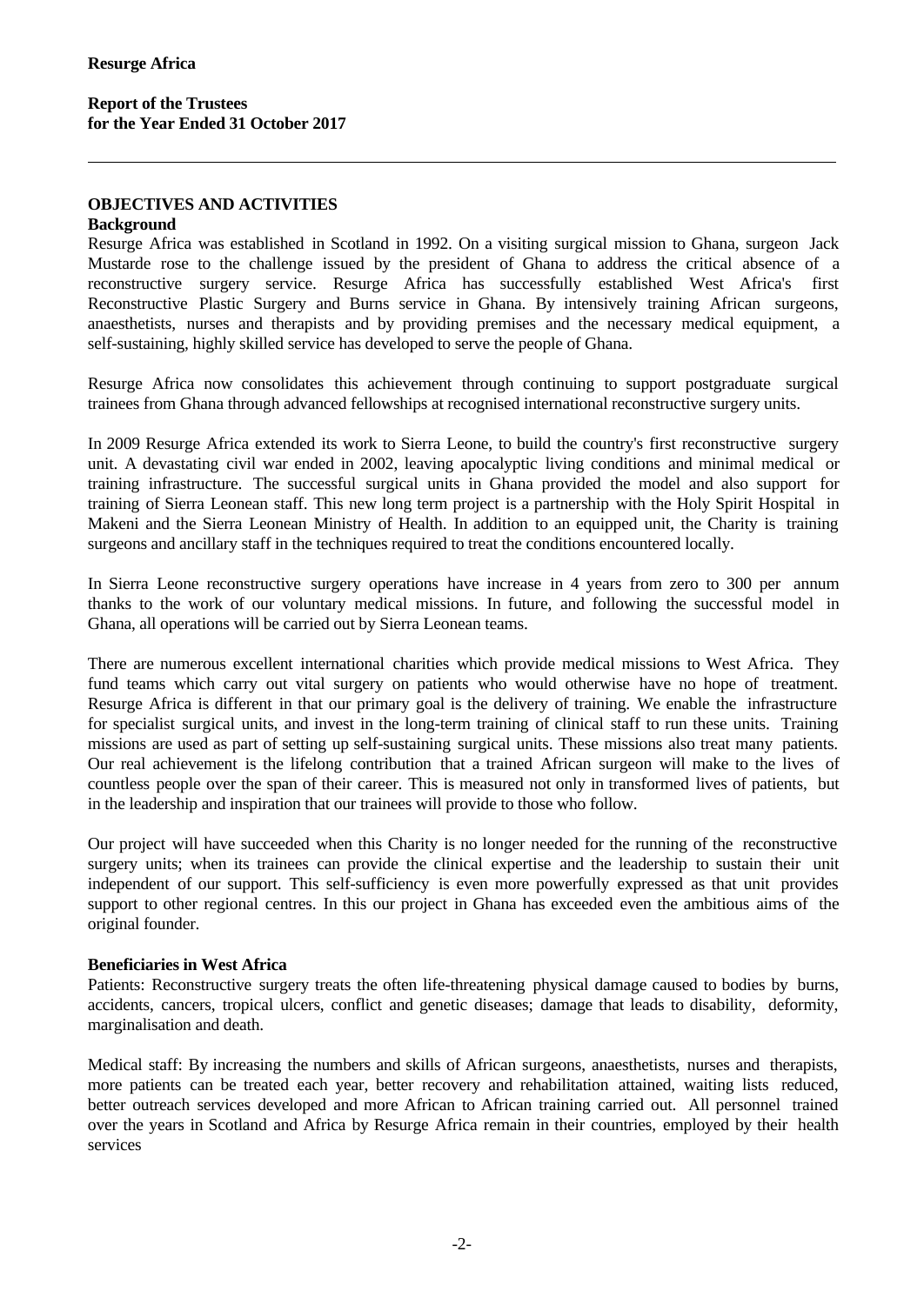### **ACHIEVEMENT AND PERFORMANCE**

# **Charitable activities**

# **Milestones achieved**

2017 marked a year of anniversaries for Resurge Africa as it continues to support training in reconstructive surgery in West Africa.

This year marks the 20th anniversary of the commissioning of the reconstructive plastic surgery unit in Korle Bu Hospital, Accra, Ghana. This is a true milestone for all involved; from the initial vision to the present day. From a position of no reconstructive services before that time the vision of Jack Mustarde sustained by Martyn Webster has become a reality : a centre of excellence in reconstructive surgery. Not only is this service self sustaining, but it offers specialised training throughout the region, and continues to expand its success. Korle Bu now has a reconstructive surgery unit, a burns unit and lower limb ulcer centre. We congratulate those nurses who graduated this year from the first postgraduate training programme in Plastic surgery and Burns Nursing, and recognise the roles played by Opoku Ampomah, Albert Paintsil and Stuart Watson and the Tropical Health and Education Trust (THET) in this programme.

We also recognise the plastic surgery and Burns services in Kumasi, led by Emmanuel Adu and supported by Arthur Morris. Ensuring that we can better integrate all of those in training is an important principle.

2017 also marked the 50th anniversary of the Canniesburn Plastic Surgery unit , from where the initial seed of Resurge was sown. We were delighted to be given an opportunity to participate in the conference, and present our work to surgeons from around the world.

#### **Sustaining Partnerships**

I extend sincere thanks to colleagues in other organisations in particular the British Society for Surgery of the Hand (BSSH) and Steve Hodgson and Michael Waldram who have led surgical teams and extended a commitment to supporting training in Sierra Leone, Dr Sabapathy and his unitin Gangha Hospital Coimbatore, and ongoing support from the staff of Canniesburn Plastic Surgery unit in Glasgow. We are also pleased that the Jersey Overseas Aid Commission JOAC has invited us to submit a three year proposal for consideration.

There are many other organisations which have shared purpose of developing training in Sierra Leone and Ghana, including British Foundation for International Reconstructive Surgery and Training. BFIRST, Kings Health Partnership, DFID, Interburns, Global initiative for Children's Surgery and others. We remain in contact with all and are open to collaborative projects in areas of shared strategic development.

# **Supporting Training and Trainees**

During the past year Resurge has continued to advance the development of reconstructive plastic surgery by supporting the training of individuals from Ghana and Sierra Leone. This has been accomplished both locally , and also through partnership between Ghana, Sierra Leone, India and the United Kingdom. We are delighted that Ghana plays a central role in educating and training nurses, surgeons and therapists, and supports and mentors those individuals who are training. We thank Catherine Liao , Margaret Strick, Opoku Ampomah and Albert Paintsil for the role they have played .

We extend warm congratulations to Dr Raja Sabapathy who was honoured with an honorary Fellowship of the College of Physicians and Surgeons of Glasgow. We are deeply indebted to him for his mentorship of our trainees and continuous support for the Charity.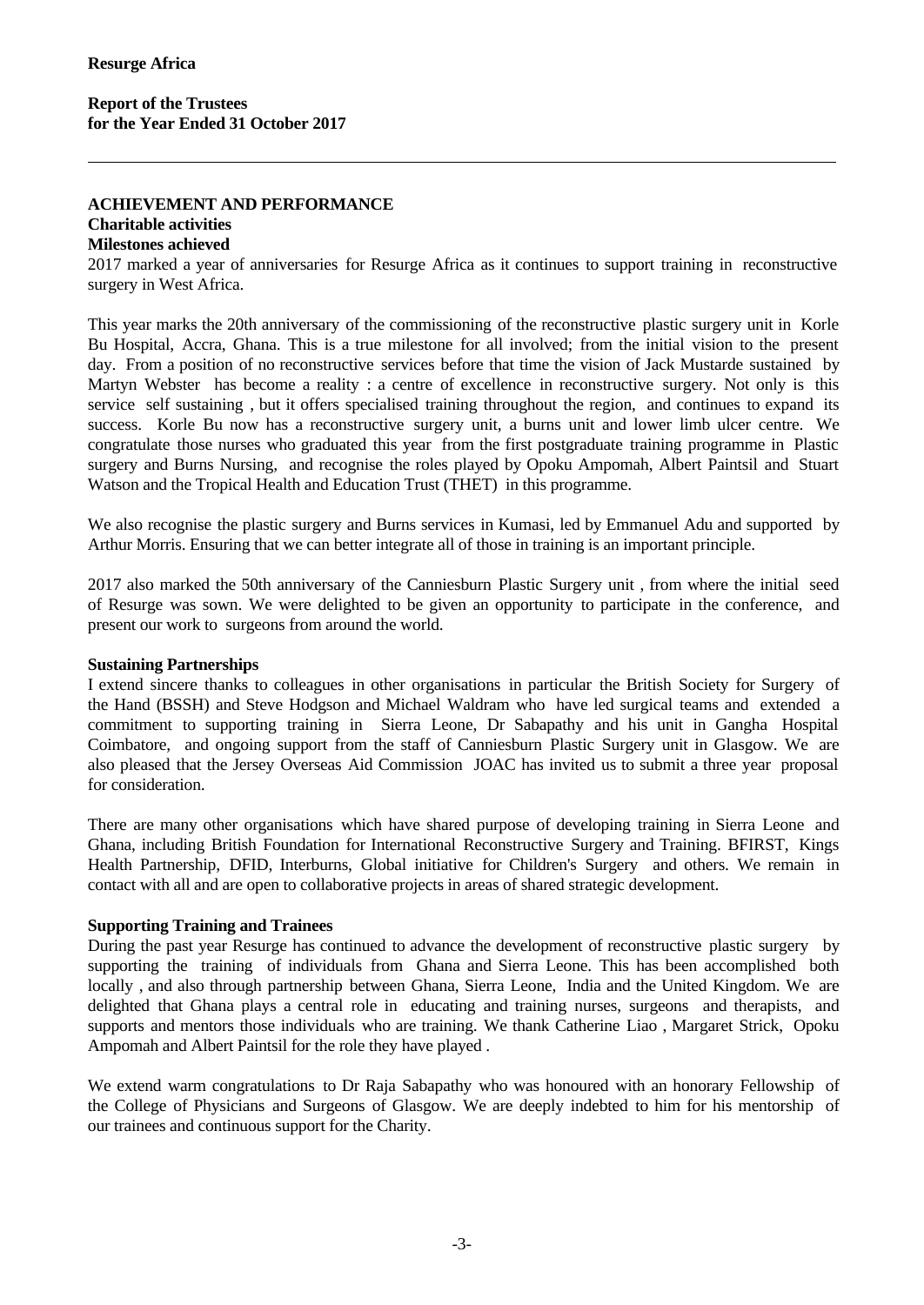# **Report of the Trustees for the Year Ended 31 October 2017**

## **ACHIEVEMENT AND PERFORMANCE**

#### **Charitable activities**

Our trainees continue to advance in their training, and also returned to the Holy Spirit Hospital in Makeni to support visiting teams. We are privileged to have this commitment from them. We recognise the challenges associated with the training process. Measures we now take to get reports from trainees have provided useful insight in to the individuals strengths and needs for support, and better allows us to target training. We will work with our colleagues who supervise trainees to ensure that goals are achieved in a sustained manner.

To increase our commitment to Sierra Leone I feel that we need to work closely with colleagues at the College of Medicine and Allied Health Specialties.(COMAHS) As we presently train individuals in surgery and anaesthesia abroad , this removes doctors from the country.Individuals who are a valued human resource in a country with an inadequate number of medical staff. I propose that we extend skills in reconstructive surgery by potentially sponsoring one surgical trainee within the national surgical training programme every six months. I think this will forward our goals, while ensuring that reconstructive surgery becomes part of a nascent training programme. It would also potentially allow the Ministry and Sanitation. in conjunction with COMAHS to train an extra surgeon each year.

To provide a self sufficient service we need to build skills in therapy and are happy that Balansama Jannah has started his four year training programme in physiotherapy. We must also consider to what extent we support other allied health skills such as pharmacy, laboratory and bio medical physics, which are needed to ensure the safe and efficient delivery of surgical care.

#### **Safety in patient care is central to our mission**

Ensuring that all patients have access to safe anaesthesia isa vital part of our Programme in Sierra Leone. The ongoing success of Mohammed Kargbo, training as a physician anaesthetist in Coimbatore and the further training of Lamin Fofamah in nursing anaesthesia in Ghana will undoubtedly secure the ability of the HSH Makeni to look after complex patients and provide safe surgery. Scott Brown is actively involved in guiding this initiative.

Handover of patient care has improved between teams travelling to Sierra Leone, and we hope to strengthen this process. We are very committed as a charity to providing safe surgery and putting structures in place to embed best clinical practices and protect vulnerable individuals. We recognise the local costs of surgery and have made changes to how care is delivered. We will work to ensure that all patients are treated according to need .

Guaranteeing that equipment is robust and functioning is important. Ensuring that the anaesthetic equipment is maintained to a high standard requires further investment . We have recently identified the possibility to develop Oxygen plant facilities in Makeni, and believe that this would be valuable, provided that appropriate service level agreements can be secured with the Ministry.

The report from the most recent visiting BSSH team to Makeni, was very constructive. The reflection that the "exemplary nursing and bed standards which is truly heartening, and the nursing staff are to be congratulated" is a testament to the hard work and leadership of Patrick Turay and Catherine Liao.

#### **FINANCIAL REVIEW**

#### **Principal funding sources**

The charity continued to secure funds to meet its objectives in the form of donations, both large and small, from many kind donors. The Trustees would like to express their thanks and gratitude to all those individuals, trusts and organisations that have contributed either in cash or in kind to the charity.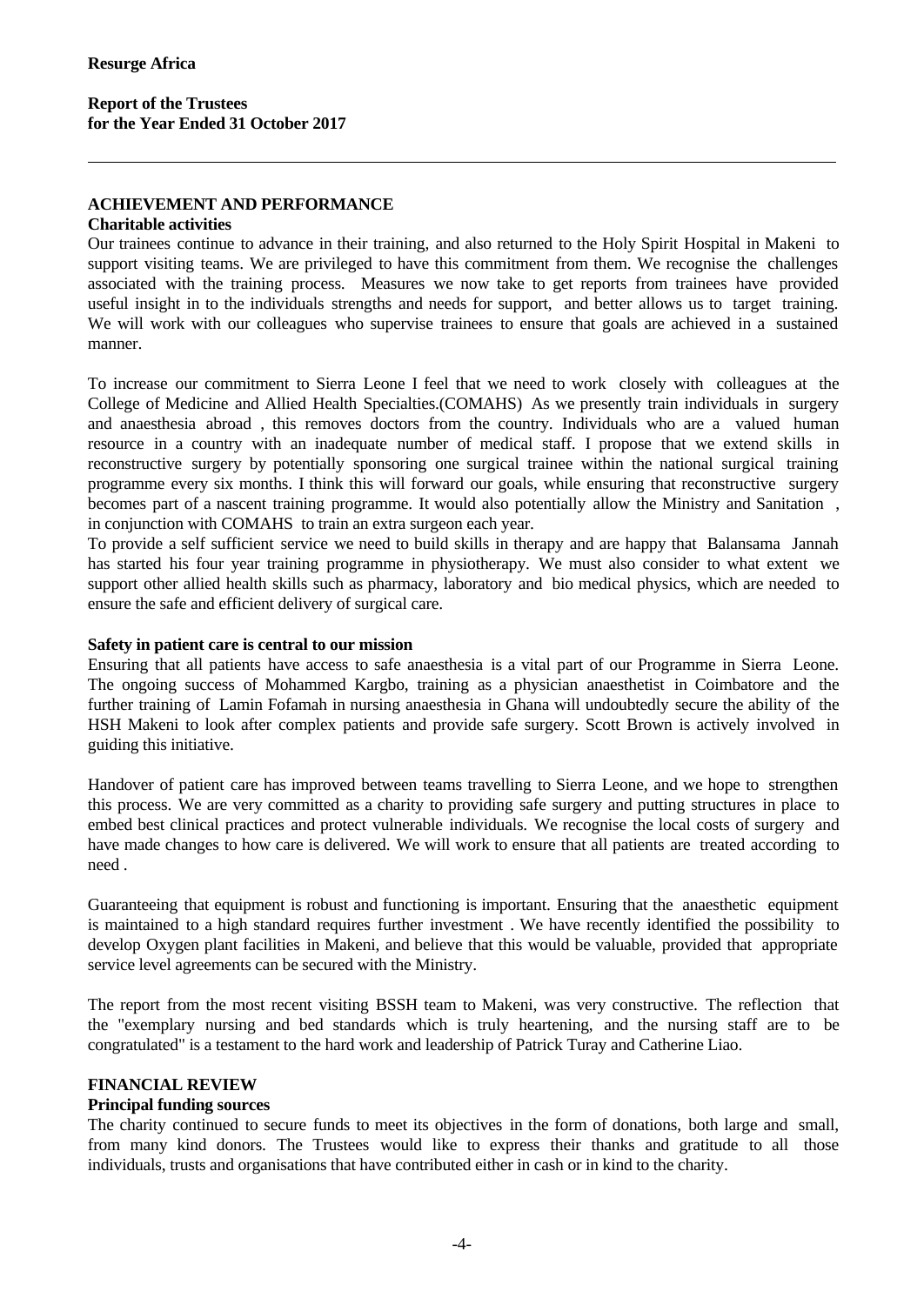## **Report of the Trustees for the Year Ended 31 October 2017**

#### **FINANCIAL REVIEW**

#### **Investments**

The Patients' Assistance Fund increased from £175,400 as at 1st November 2016 to £191,903 as at 31st October 2017. There were realised gains of £16,503 attributable to an increase in the value of listed shares.

#### **Reserves policy**

The trustees have examined the charity's requirements for reserves in light of the main risks to the organisation. It has established a policy whereby the unrestricted funds not committed should be approximately nine months of the expenditure. The reserves are needed to meet the working capital requirements of the charity and the trustees are confident that at this level they would be able to continue the current activities of the charity.

## **Free Services**

The charity is grateful to its skilled volunteers for the time they dedicate to training medical staff in West Africa, and to the hospitals and suppliers who donate surplus equipment for the African hospitals.

| Voluntary anaesthetic services                                    | $\overline{\phantom{0}}$ |
|-------------------------------------------------------------------|--------------------------|
| Voluntary therapy services                                        |                          |
| Voluntary plastic surgery services and Voluntary nursing services | £ 163,100                |
| Donated medical equipment and supplies, estimated value           | £ 27,284                 |
|                                                                   | £190,384                 |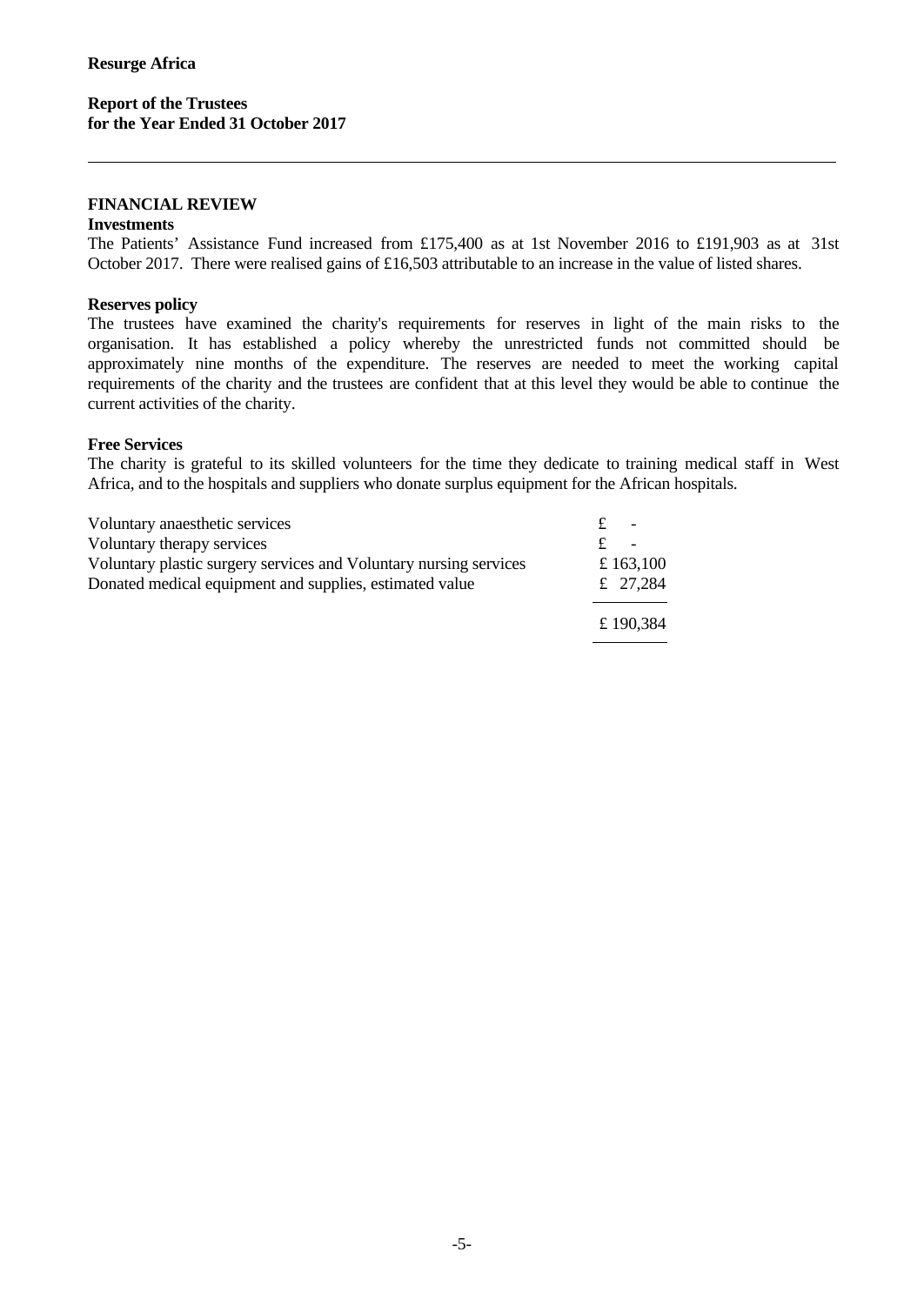#### **FUTURE PLANS**

#### **Determining need**

We have initiated new partnerships in the past year, and strengthened others. By forging a coalition of individuals and organisations interested and committed to training we hope to better deliver our goals. Good data will be key to our success. It is increasingly important to record activity, to capture accurate and reliable information on our projects. We must encourage good data on patient outcomes as a central element in good practice.

We must do this so that we can better define the quantity of work load, complexities of problems, and outcome, so that we recognise those areas which require further investment of time, training and resources. This may also be useful as an instrument which will guide us on tailoring individuals training requirements, and scholarship opportunities, as well as potentially interested funding partners.

#### **Facilities and Equipment**

We are delighted that new burn unit facilities are available in Korle Bu Hospital. We recognise that as increasingly complex work is performed that microsurgical training facilities would enhance learning opportunities locally. We thank our Ghanaian colleagues for teaching and training future surgeons, nurses and nurse anaesthetist.

The Educational Centre at the Holy Spirit Hospital (HSH) Makeni is now used regularly for educational purposes. We are very grateful to Paul Drake and Eddie Carberry who visited Makeni this year to build the computer lab. The sterile services and laundry facility are also working well.

#### **Health of the Charity**

The financial health of the Charity is sound but this needs the constant attention of all involved to ensure that we can avail of all funding opportunities. We have also been offered a significant sterilising plant which may enhance existing facilities in Makeni or elsewhere.

#### **Growth for the future**

We are fortunate to have so many people involved with our charity who share our vision and are passionate and committed to our goals of developing reconstructive surgery in west Africa.

The idea for a reconstructive surgery service, was an acorn planted in Ghana. This small acorn has become a strong Oak.

We hope that our mission to develop sustainable reconstructive surgery services will continue to flourish in the years ahead both in Ghana and Sierra Leone.

## **STRUCTURE, GOVERNANCE AND MANAGEMENT**

#### **Governing document**

The charity is registered as a limited company and is governed by its Memorandum and Articles of Association and its constitution.

#### **Recruitment and appointment of new trustees**

Appointment of directors is governed by the Constitution of the Charity.

The trustees are authorised to appoint new committee members to fill vacancies arising through resignation or death of an existing committee member.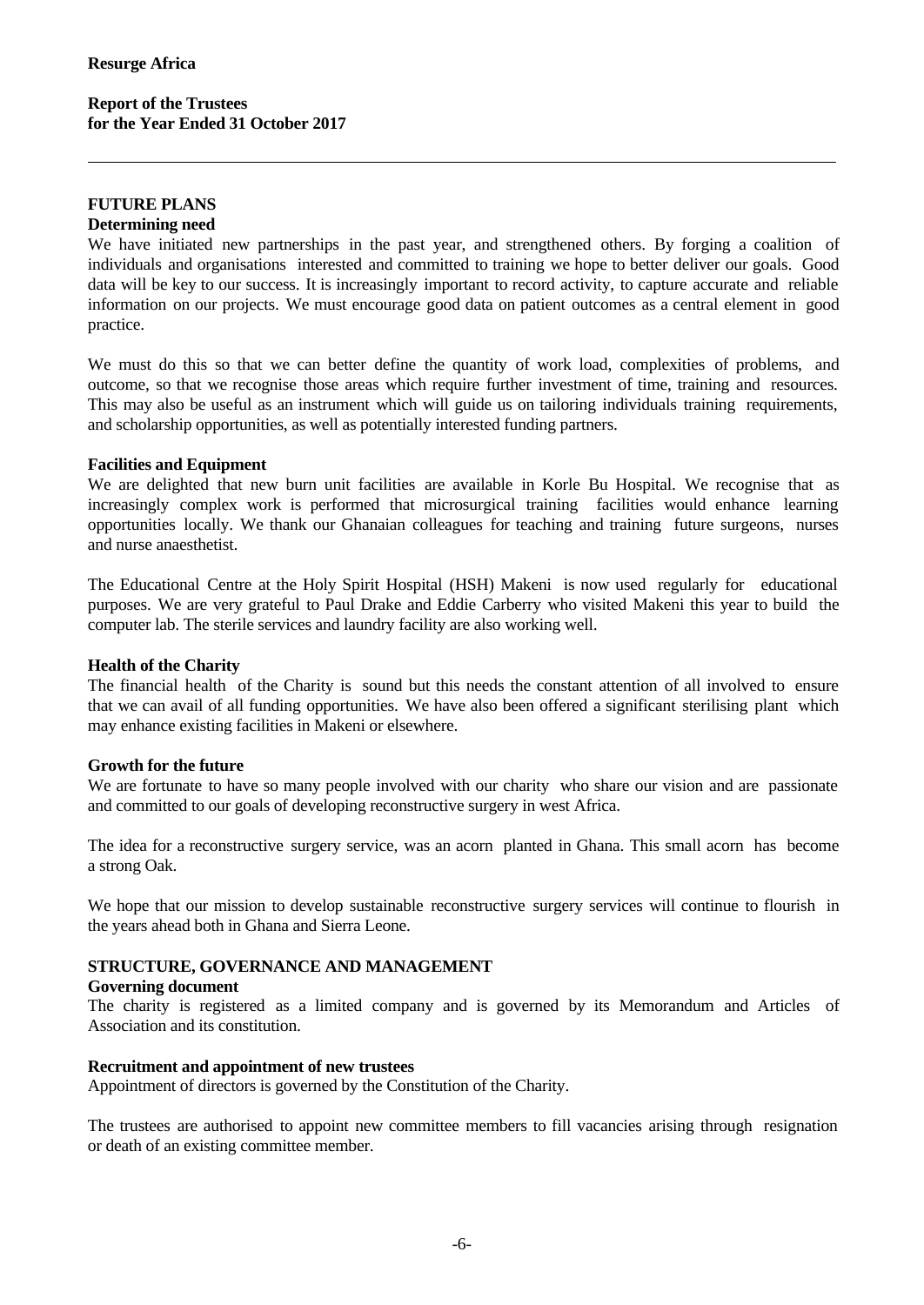# **Report of the Trustees for the Year Ended 31 October 2017**

## **STRUCTURE, GOVERNANCE AND MANAGEMENT**

#### **Organisational structure**

The charity is managed by the Committee who meet on an annual basis to discuss the work of the charity and any future developments. Day to day management of the charity is undertaken by the manager, working with the fundraiser / administrator, and reporting regularly to the trustees and the Chairman according to the project needs.

#### **Induction and training of new trustees**

Most trustees are already familiar with the practical work of the Charity.

## **REFERENCE AND ADMINISTRATIVE DETAILS**

**Registered Company number** SC395905 (Scotland)

## **Registered Charity number** SC020924

#### **Registered office**

4a Liberator House Prestwick International Airport Prestwick Ayrshire KA9 2PT

#### **Trustees**

Odhran Shelley FRCS Martyn HC Webster FRCS Arthur McG Morris OBE FRCS Stephen Collier Opoku Ampomah FRCS Albert Paintsil FRCS Miss Margaret Strick Miss Catherine Liao Paul Drake FRCS Stuart Byron R Scott Brown FRCA Dr Patrick Turay Stuart Watson

#### **Independent examiner**

Campbell Dallas Limited **Accountants** 60 Bank Street Kilmarnock Ayrshire KA1 1ER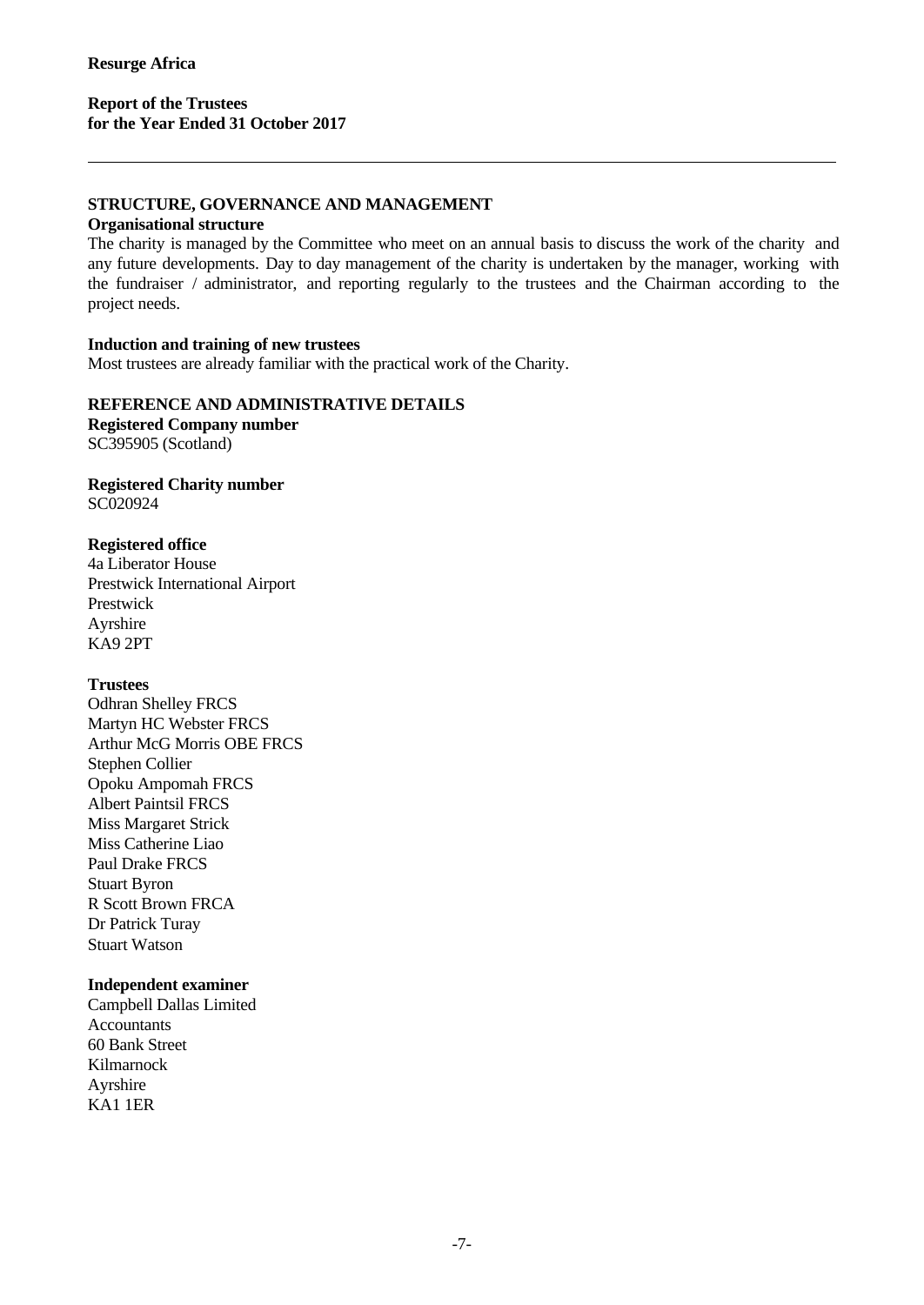## **Resurge Africa**

**Report of the Trustees** for the Year Ended 31 October 2017

# REFERENCE AND ADMINISTRATIVE DETAILS

**Accountants** Campbell Dallas LLP 60 Bank Street Kilmarnock Ayrshire KA1 1ER

# **KEY MANAGEMENT PERSONNEL**

The day to day running of the charity is overseen by charity manager Elizabeth Dell.

29  $\epsilon$  $2ct \sum_{1}$  and signed on its behalf by: Approved by order of the board of trustees on ...... ..... Odhran Shelley FRCS - Trustee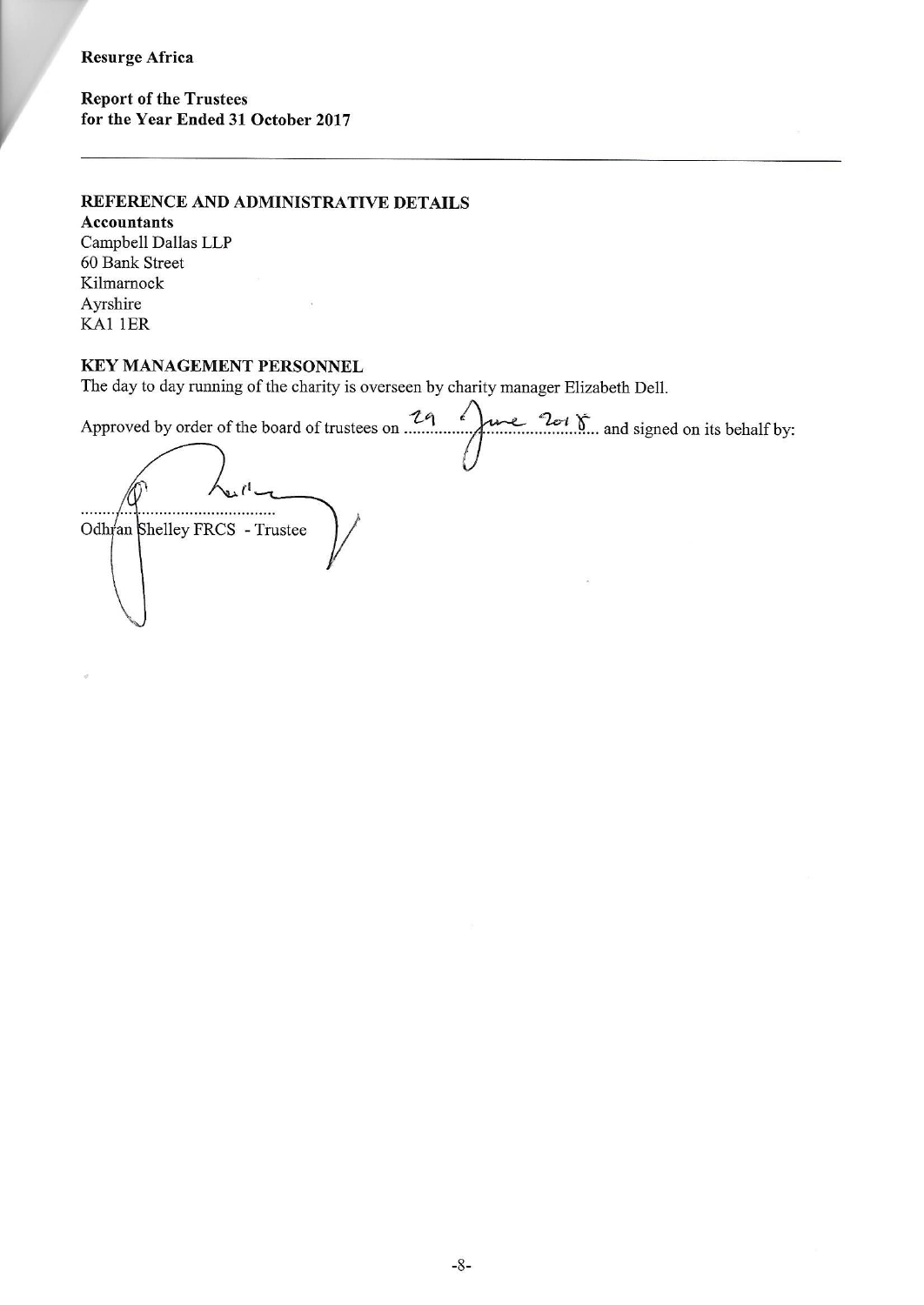I report on the accounts for the year ended 31 October 2017 set out on pages ten to eighteen.

#### **Respective responsibilities of trustees and examiner**

The charity's trustees are responsible for the preparation of the accounts in accordance with the terms of the Charities and Trustee Investment (Scotland) Act 2005 and the Charities Accounts (Scotland) Regulations 2006. The charity's trustees consider that the audit requirement of Regulation  $10(1)(a)$  to (c) of the Accounts Regulations does not apply. It is my responsibility to examine the accounts as required under Section 44(1)(c) of the Act and to state whether particular matters have come to my attention.

#### **Basis of the independent examiner's report**

My examination was carried out in accordance with Regulation 11 of the Charities Accounts (Scotland) Regulations 2006.An examination includes a review of the accounting records kept by the charity and a comparison of the accounts presented with those records. It also includes consideration of any unusual items or disclosures in the accounts, and seeking explanations from you as trustees concerning any such matters. The procedures undertaken do not provide all the evidence that would be required in an audit, and consequently I do not express an audit opinion on the view given by the accounts.

## **Independent examiner's statement**

In connection with my examination, no matter has come to my attention:

- (1) which gives me reasonable cause to believe that, in any material respect, the requirements
	- to keep accounting records in accordance with Section 44(1)(a) of the 2005 Act and Regulation 4 of the 2006 Accounts Regulations; and
	- to prepare accounts which accord with the accounting records and to comply with Regulation 8 of the 2006 Accounts Regulations

have not been met; or

(2) to which, in my opinion, attention should be drawn in order to enable a proper understanding of the accounts to be reached.

Neil Morrison CA Chartered Accountant Campbell Dallas Limited **Accountants** 60 Bank Street Kilmarnock Ayrshire KA1 1ER

Date: .............................................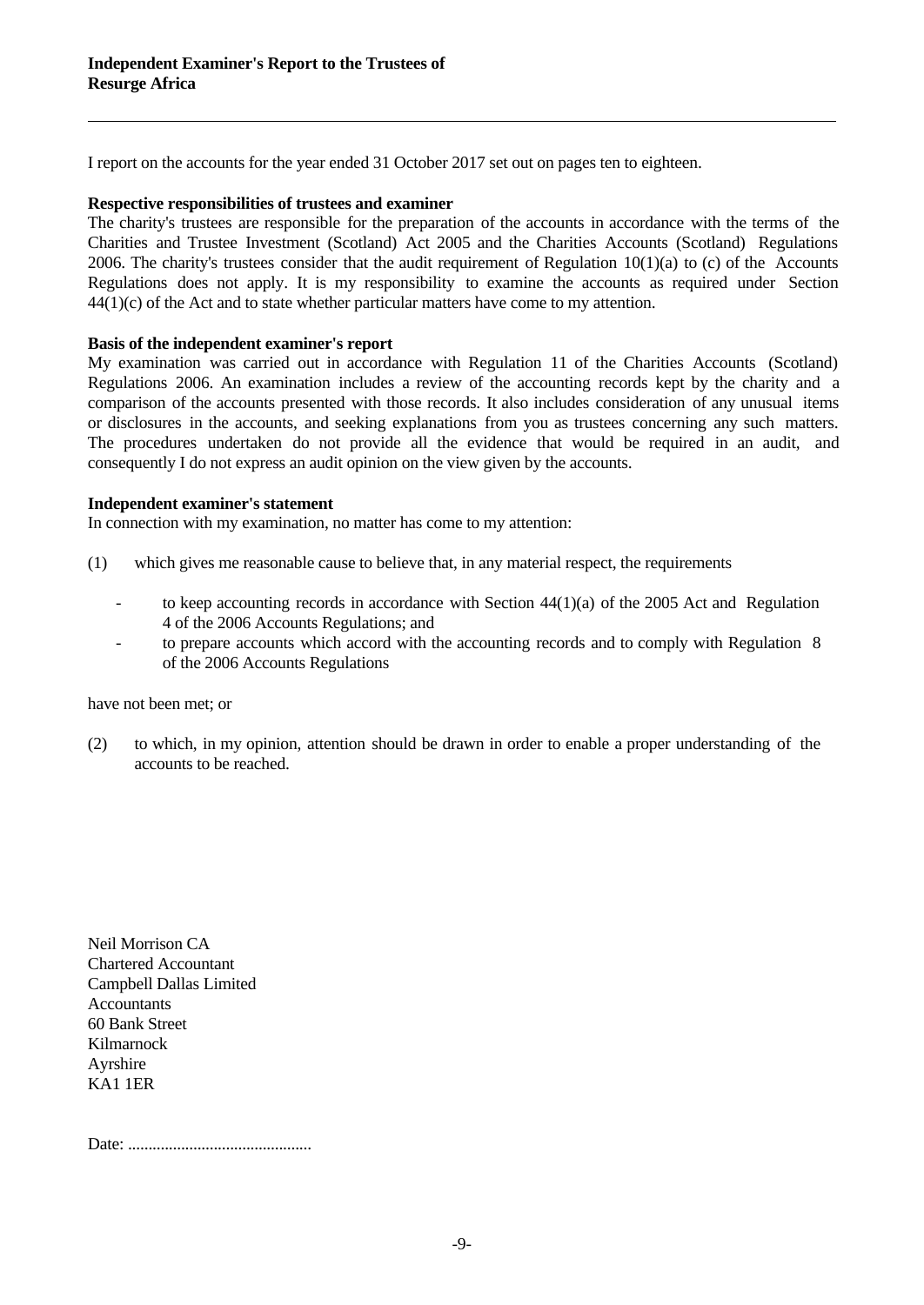# **Statement of Financial Activities for the Year Ended 31 October 2017**

|                                                              | <b>Notes</b>   | Unrestricted<br>fund<br>$\pounds$ | Restricted<br>funds<br>£ | 2017<br>Total<br>funds<br>$\pounds$ | 2016<br>Total<br>funds<br>$\pounds$ |
|--------------------------------------------------------------|----------------|-----------------------------------|--------------------------|-------------------------------------|-------------------------------------|
| <b>INCOME AND ENDOWMENTS FROM</b><br>Donations and legacies  |                | 201,124                           | 17,388                   | 218,512                             | 322,693                             |
| Investment income                                            | $\overline{2}$ | 3                                 |                          | 3                                   | 15                                  |
| <b>Total</b>                                                 |                | 201,127                           | 17,388                   | 218,515                             | 322,708                             |
| <b>EXPENDITURE ON</b>                                        |                |                                   |                          |                                     |                                     |
| <b>Charitable activities</b><br><b>Charitable Activities</b> |                | 135,557                           | 19,755                   | 155,312                             | 290,781                             |
| Other                                                        |                | 190,384                           | $\overline{\phantom{a}}$ | 190,384                             | 100,000                             |
| <b>Total</b>                                                 |                | 325,941                           | 19,755                   | 345,696                             | 390,781                             |
| Net gains/(losses) on investments                            |                |                                   | 16,503                   | 16,503                              | 16,784                              |
| NET INCOME/(EXPENDITURE)                                     |                | (124, 814)                        | 14,136                   | (110,678)                           | (51,289)                            |
| <b>RECONCILIATION OF FUNDS</b>                               |                |                                   |                          |                                     |                                     |
| <b>Total funds brought forward</b>                           |                | 147,989                           | 362,998                  | 510,987                             | 562,276                             |
| <b>TOTAL FUNDS CARRIED FORWARD</b>                           |                | 23,175                            | 377,134                  | 400,309                             | 510,987                             |
|                                                              |                |                                   |                          |                                     |                                     |

# **CONTINUING OPERATIONS**

All income and expenditure has arisen from continuing activities.

The notes form part of these financial statements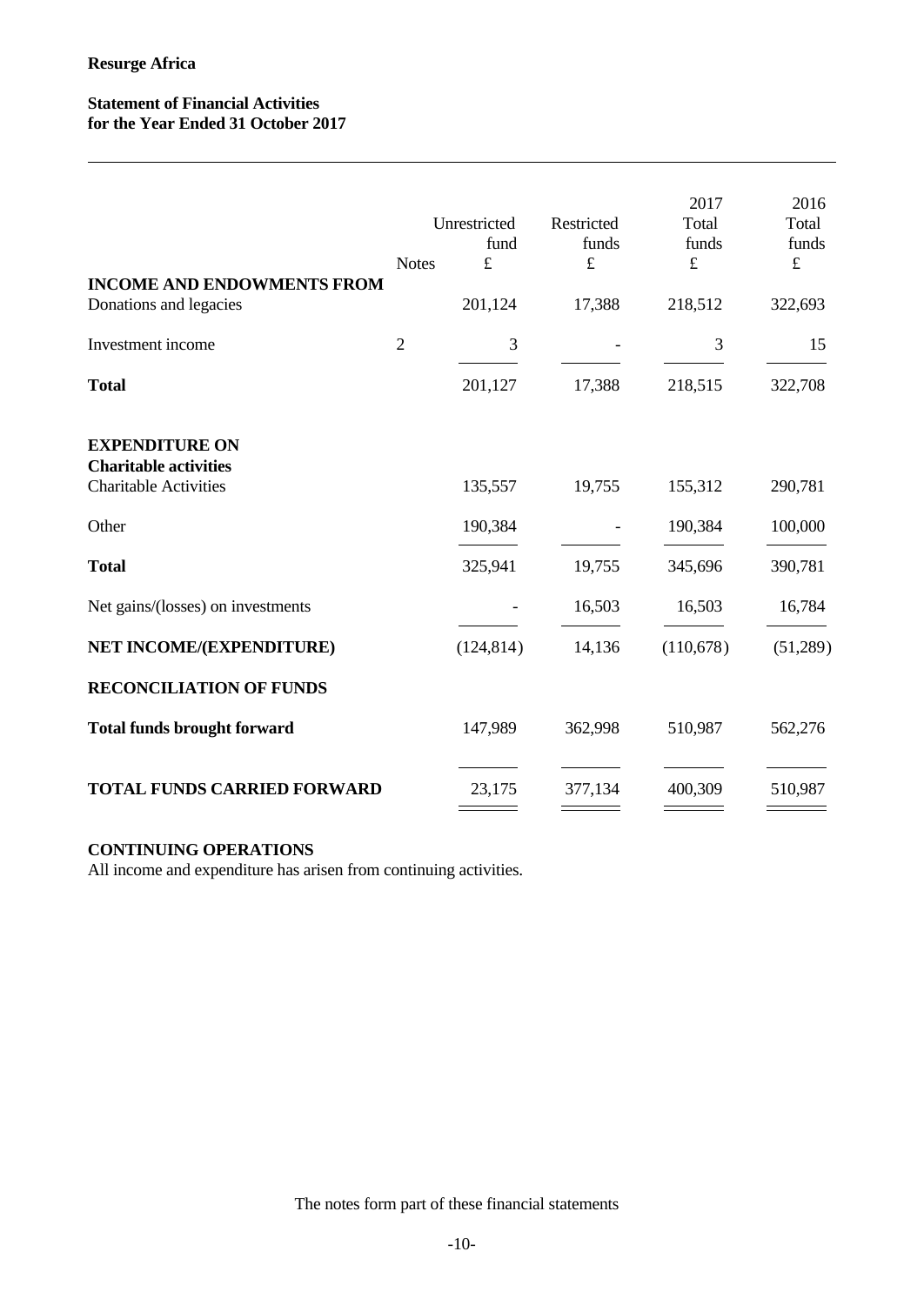# **Balance Sheet At 31 October 2017**

|                                                         | <b>Notes</b>        | Unrestricted<br>fund<br>$\pounds$ | Restricted<br>funds<br>$\pounds$ | 2017<br>Total<br>funds<br>$\pounds$ | 2016<br>Total<br>funds<br>$\mathbf f$ |
|---------------------------------------------------------|---------------------|-----------------------------------|----------------------------------|-------------------------------------|---------------------------------------|
| <b>FIXED ASSETS</b><br>Tangible assets<br>Investments   | 6<br>$\overline{7}$ | 891<br>$\overline{\phantom{a}}$   | 191,903                          | 891<br>191,903                      | 1,337<br>175,400                      |
|                                                         |                     | 891                               | 191,903                          | 192,794                             | 176,737                               |
| <b>CURRENT ASSETS</b><br>Cash in hand                   |                     | 24,804                            | 185,231                          | 210,035                             | 339,298                               |
| <b>CREDITORS</b><br>Amounts falling due within one year | $\,8\,$             | (2,520)                           |                                  | (2,520)                             | (5,048)                               |
| NET CURRENT ASSETS                                      |                     | 22,284                            | 185,231                          | 207,515                             | 334,250                               |
| TOTAL ASSETS LESS CURRENT<br><b>LIABILITIES</b>         |                     | 23,175                            | 377,134                          | 400,309                             | 510,987                               |
| <b>NET ASSETS</b>                                       |                     | 23,175                            | 377,134                          | 400,309                             | 510,987                               |
| <b>FUNDS</b><br>Unrestricted funds<br>Restricted funds  | 9                   |                                   |                                  | 23,175<br>377,134                   | 147,989<br>362,998                    |
| <b>TOTAL FUNDS</b>                                      |                     |                                   |                                  | 400,309                             | 510,987<br>======                     |

The notes form part of these financial statements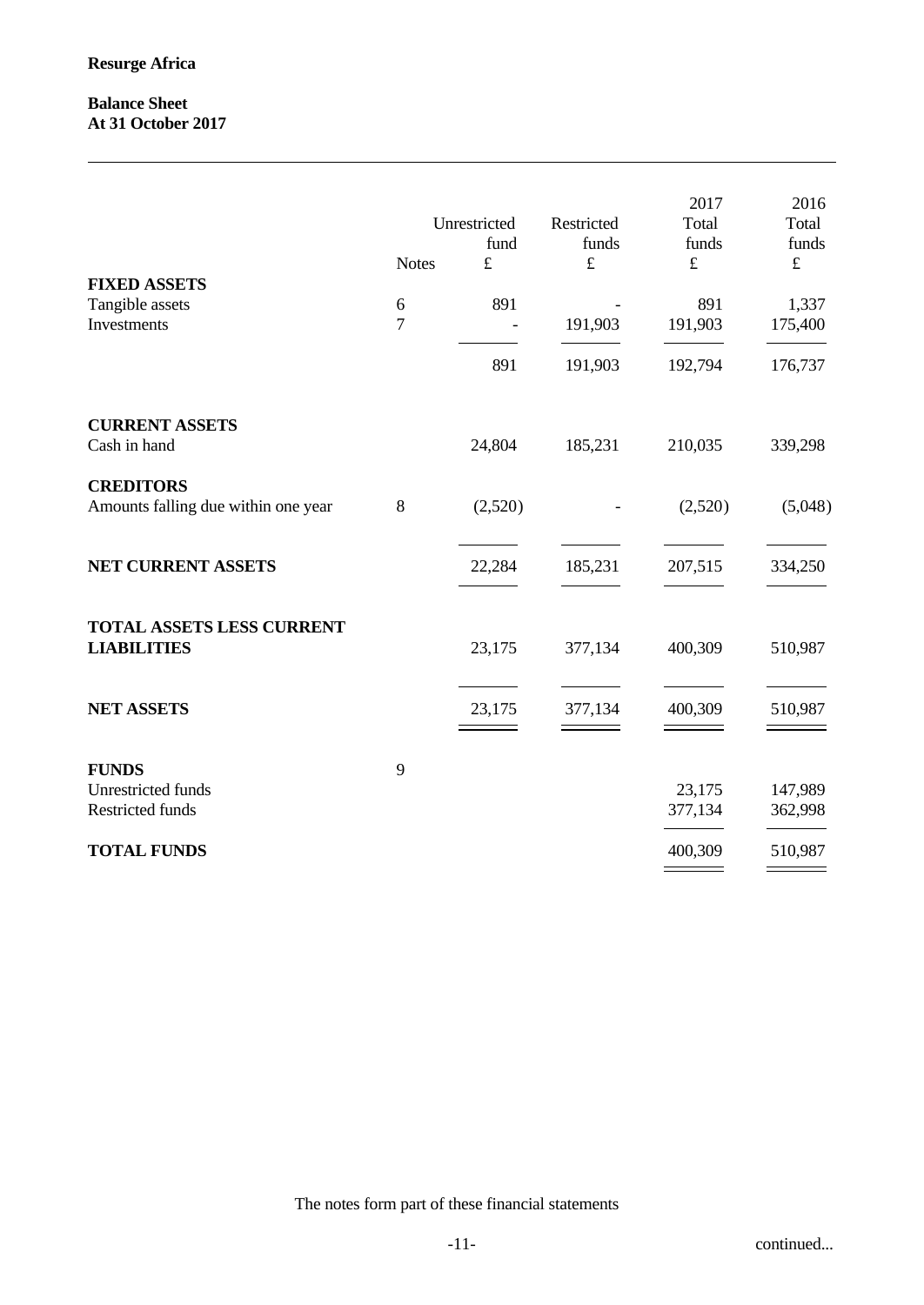# **Resurge Africa**

The charitable company is entitled to exemption from audit under Section 477 of the Companies Act 2006 for the year ended 31 October 2017.

The members have not required the company to obtain an audit of its financial statements for the year ended 31 October 2017 in accordance with Section 476 of the Companies Act 2006.

The trustees acknowledge their responsibilities for

- ensuring that the charitable company keeps accounting records that comply with Sections 386 and 387  $(a)$ of the Companies Act 2006 and
- preparing financial statements which give a true and fair view of the state of affairs of the charitable  $(b)$ company as at the end of each financial year and of its surplus or deficit for each financial year in accordance with the requirements of Sections 394 and 395 and which otherwise comply with the requirements of the Companies Act 2006 relating to financial statements, so far as applicable to the charitable company.

These financial statements have been prepared in accordance with the special provisions of Part 15 of the Companies Act 2006 relating to charitable small companies.

The financial statements were approved by the Board of Trustees on  $24$  over  $20$  and were signed on its behalf by:

 $x$ el $/x$ Odhran Shelley FRCS - Trustee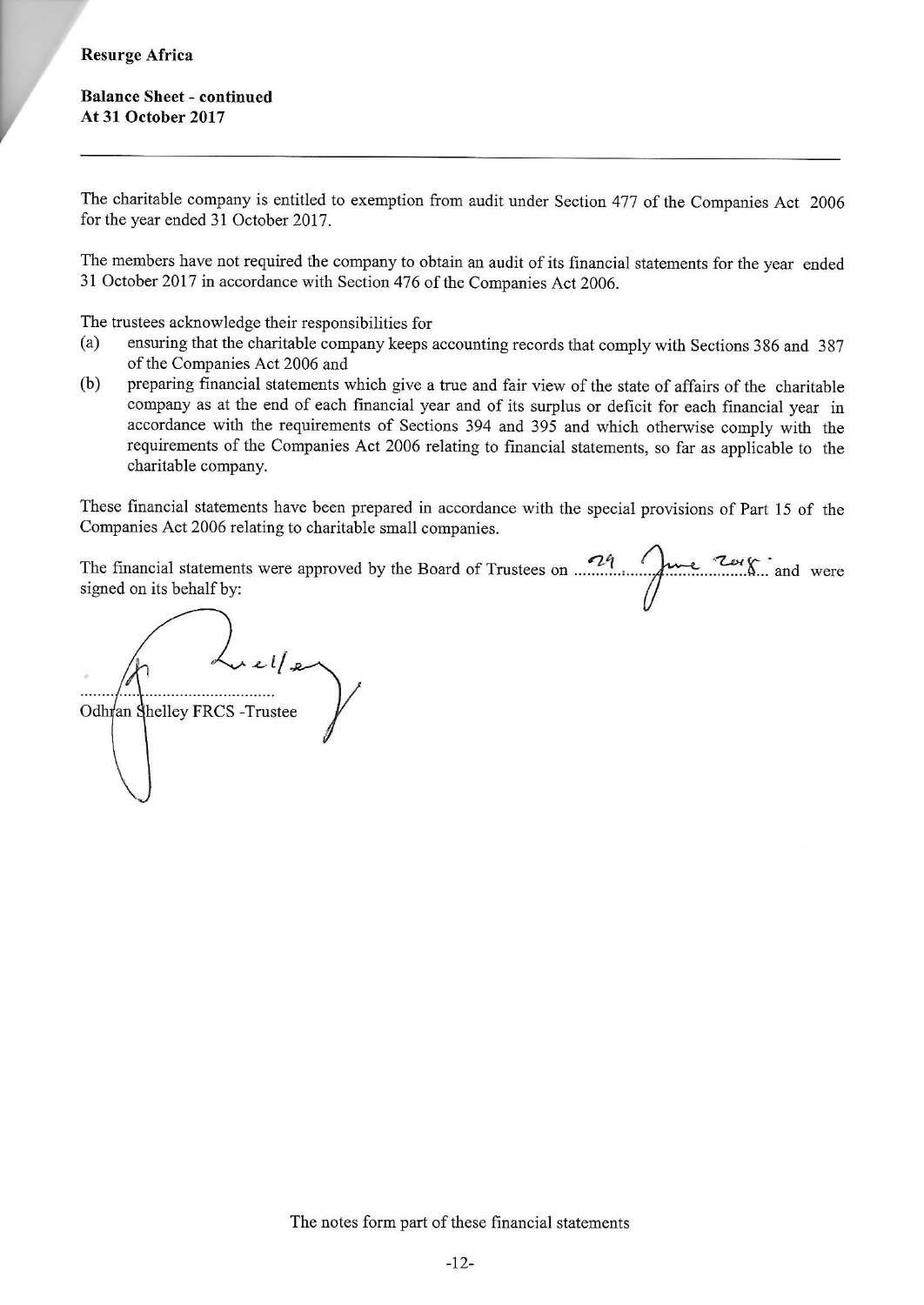#### **1. ACCOUNTING POLICIES**

#### **Basis of preparing the financial statements**

The financial statements of the charitable company, which is a public benefit entity under FRS 102, have been prepared in accordance with the Charities SORP (FRS 102) 'Accounting and Reporting by Charities: Statement of Recommended Practice applicable to charities preparing their accounts in accordance with the Financial Reporting Standard applicable in the UK and Republic of Ireland (FRS 102) (effective 1 January 2015)', Financial Reporting Standard 102 'The Financial Reporting Standard applicable in the UK and Republic of Ireland' and the Companies Act 2006. The financial statements have been prepared under the historical cost convention with the exception of investments which are included at market value, as modified by the revaluation of certain assets.

#### **Income**

All income is recognised in the Statement of Financial Activities once the charity has entitlement to the funds, it is probable that the income will be received and the amount can be measured reliably.

# **Expenditure**

Liabilities are recognised as expenditure as soon as there is a legal or constructive obligation committing the charity to that expenditure, it is probable that a transfer of economic benefits will be required in settlement and the amount of the obligation can be measured reliably. Expenditure is accounted for on an accruals basis and has been classified under headings that aggregate all cost related to the category. Where costs cannot be directly attributed to particular headings they have been allocated to activities on a basis consistent with the use of resources.

#### **Tangible fixed assets**

Depreciation is provided at the following annual rates in order to write off each asset over its estimated useful life.

Computer equipment - 25% on cost

#### **Taxation**

The charity is exempt from corporation tax on its charitable activities.

#### **Funds**

Funds are classified as either restricted funds or unrestricted funds, defined as follows:

- Restricted funds can only be used for particular restricted purposes within the objects of the charity. Restrictions arise when specified by the donor or when funds are raised for particular restricted purposes.

- Unrestricted funds are expendable at the discretion of the trustees in furtherance of the objects of the charity.

#### **Investments**

Investments are shown in the Balance Sheet at their market value.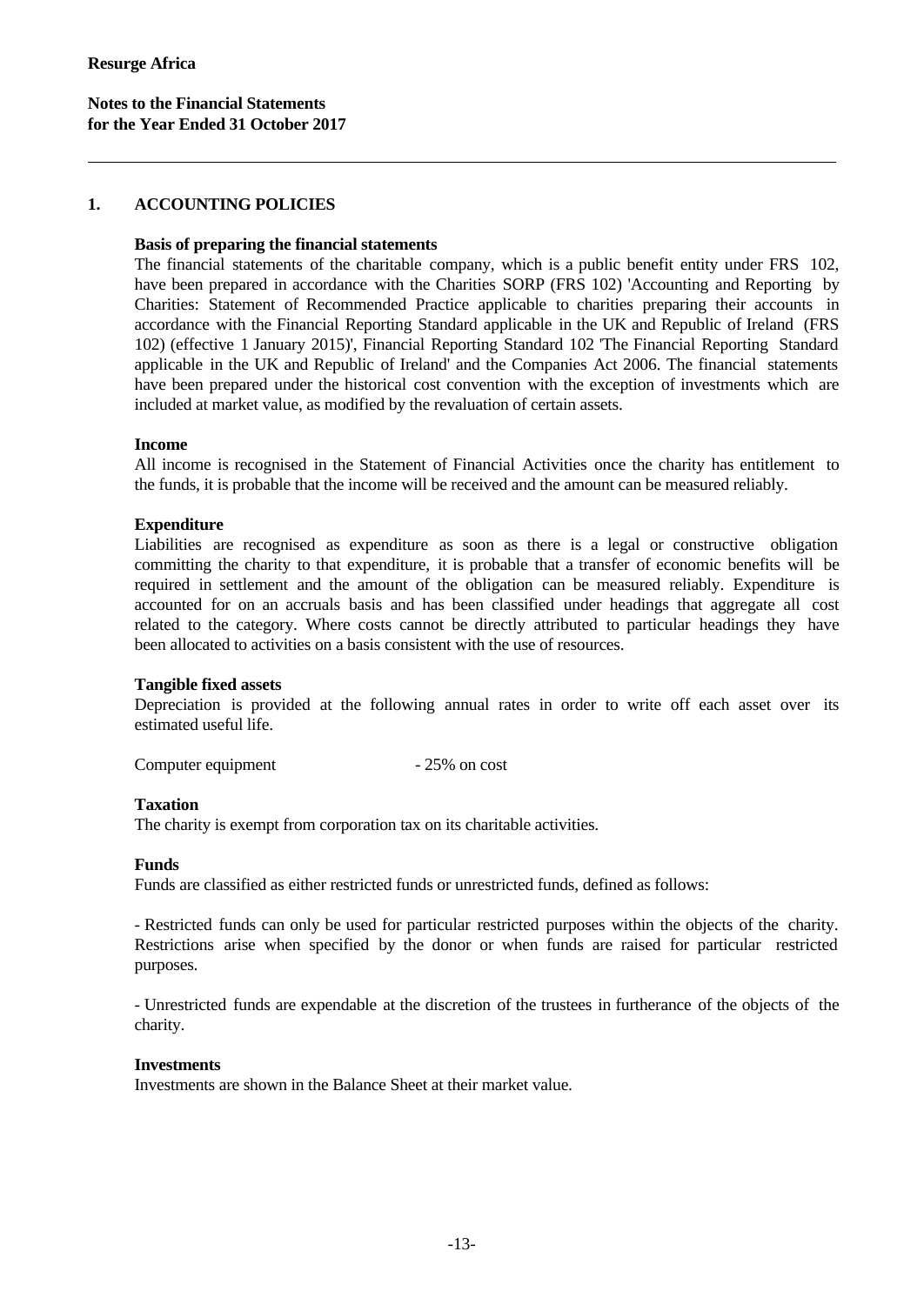## **2. INVESTMENT INCOME**

|    | Bank Interest received                                         | 2017<br>$\pounds$<br>3 | 2016<br>£<br>15  |  |
|----|----------------------------------------------------------------|------------------------|------------------|--|
| 3. | NET INCOME/(EXPENDITURE)                                       |                        |                  |  |
|    | Net income/(expenditure) is stated after charging/(crediting): |                        |                  |  |
|    | Depreciation - owned assets                                    | 2017<br>£<br>446       | 2016<br>£<br>446 |  |
|    |                                                                |                        |                  |  |

# **4. TRUSTEES' REMUNERATION AND BENEFITS**

There were no trustees' remuneration or other benefits for the year ended 31 October 2017 nor for the year ended 31 October 2016 .

#### **Trustees' expenses**

There were no trustees' expenses paid for the year ended 31 October 2017 nor for the year ended 31 October 2016 .

# **5. COMPARATIVES FOR THE STATEMENT OF FINANCIAL ACTIVITIES**

|                                                                                       | Unrestricted<br>fund<br>$\pounds$ | Restricted<br>funds<br>£ | Total<br>funds<br>$\pounds$ |
|---------------------------------------------------------------------------------------|-----------------------------------|--------------------------|-----------------------------|
| <b>INCOME AND ENDOWMENTS FROM</b>                                                     |                                   |                          |                             |
| Donations and legacies                                                                | 144,015                           | 178,678                  | 322,693                     |
| Investment income                                                                     | 15                                |                          | 15                          |
| <b>Total</b>                                                                          | 144,030                           | 178,678                  | 322,708                     |
| <b>EXPENDITURE ON</b><br><b>Charitable activities</b><br><b>Charitable Activities</b> | 78,409                            | 212,372                  | 290,781                     |
| Other                                                                                 | 100,000                           |                          | 100,000                     |
| <b>Total</b>                                                                          | 178,409                           | 212,372                  | 390,781                     |
| Net gains/(losses) on investments                                                     |                                   | 16,784                   | 16,784                      |
| NET INCOME/(EXPENDITURE)                                                              | (34, 379)                         | (16,910)                 | (51,289)                    |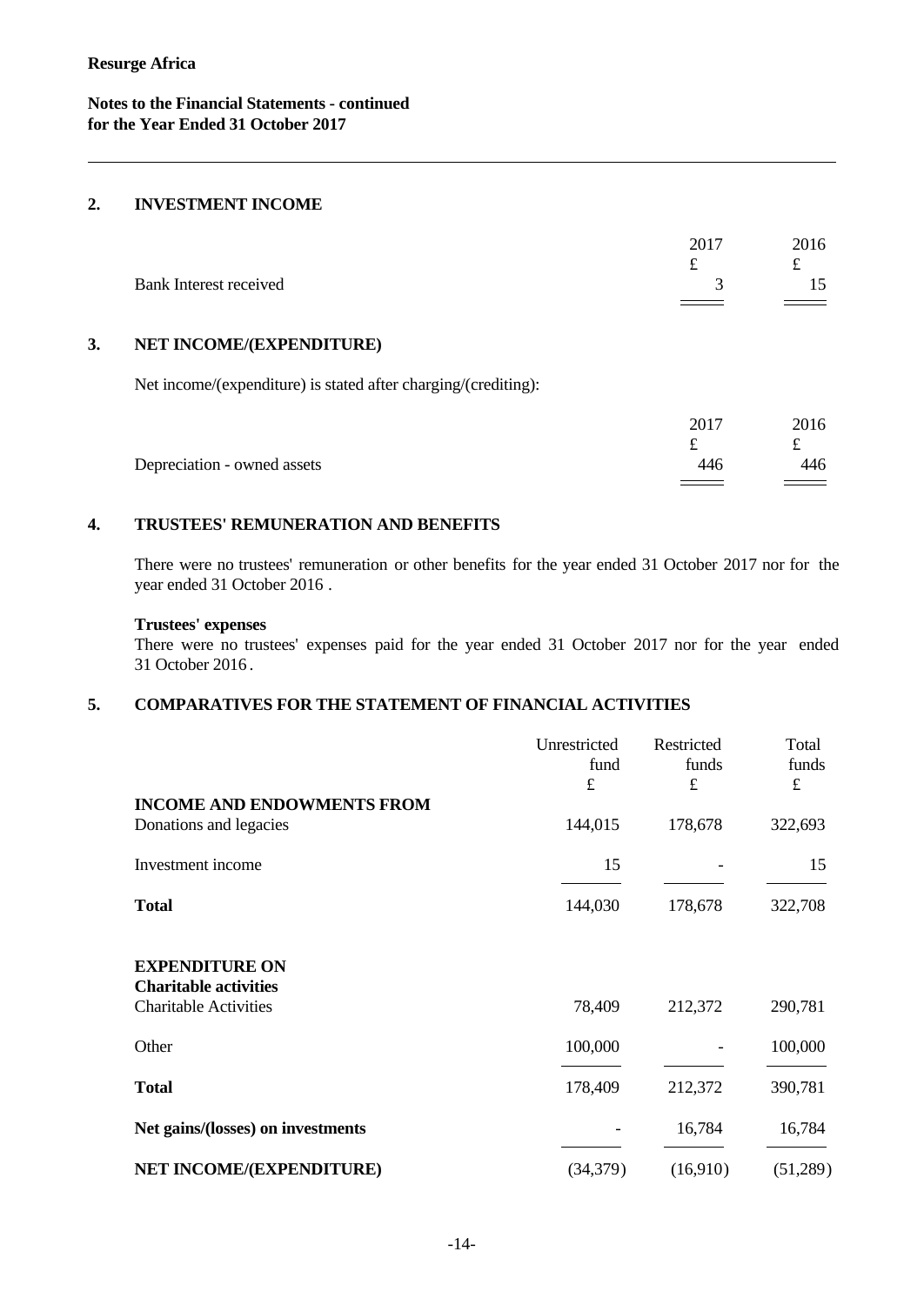# **Notes to the Financial Statements - continued for the Year Ended 31 October 2017**

| 5. | <b>COMPARATIVES FOR THE STATEMENT OF FINANCIAL ACTIVITIES - continued</b> |              |            |            |  |
|----|---------------------------------------------------------------------------|--------------|------------|------------|--|
|    |                                                                           | Unrestricted | Restricted | Total      |  |
|    |                                                                           | fund<br>£    | funds<br>£ | funds<br>£ |  |
|    | <b>RECONCILIATION OF FUNDS</b>                                            |              |            |            |  |
|    | <b>Total funds brought forward</b>                                        | 182,367      | 379,909    | 562,276    |  |
|    | <b>TOTAL FUNDS CARRIED FORWARD</b>                                        | 147,988      | 362,999    | 510,987    |  |
|    |                                                                           |              |            |            |  |
| 6. | <b>TANGIBLE FIXED ASSETS</b>                                              |              |            |            |  |
|    |                                                                           |              |            | Computer   |  |

|                                        | $\sim$ $\sim$ $\sim$ $\sim$ $\sim$ $\sim$ $\sim$<br>equipment<br>$\pounds$ |
|----------------------------------------|----------------------------------------------------------------------------|
| <b>COST</b>                            |                                                                            |
| At 1 November 2016 and 31 October 2017 | 1,783                                                                      |
| <b>DEPRECIATION</b>                    |                                                                            |
| At 1 November 2016                     | 446                                                                        |
| Charge for year                        | 446                                                                        |
|                                        |                                                                            |
| At 31 October 2017                     | 892                                                                        |
|                                        |                                                                            |
| <b>NET BOOK VALUE</b>                  |                                                                            |
| At 31 October 2017                     | 891                                                                        |
|                                        |                                                                            |
| At 31 October 2016                     | 1,337                                                                      |
|                                        |                                                                            |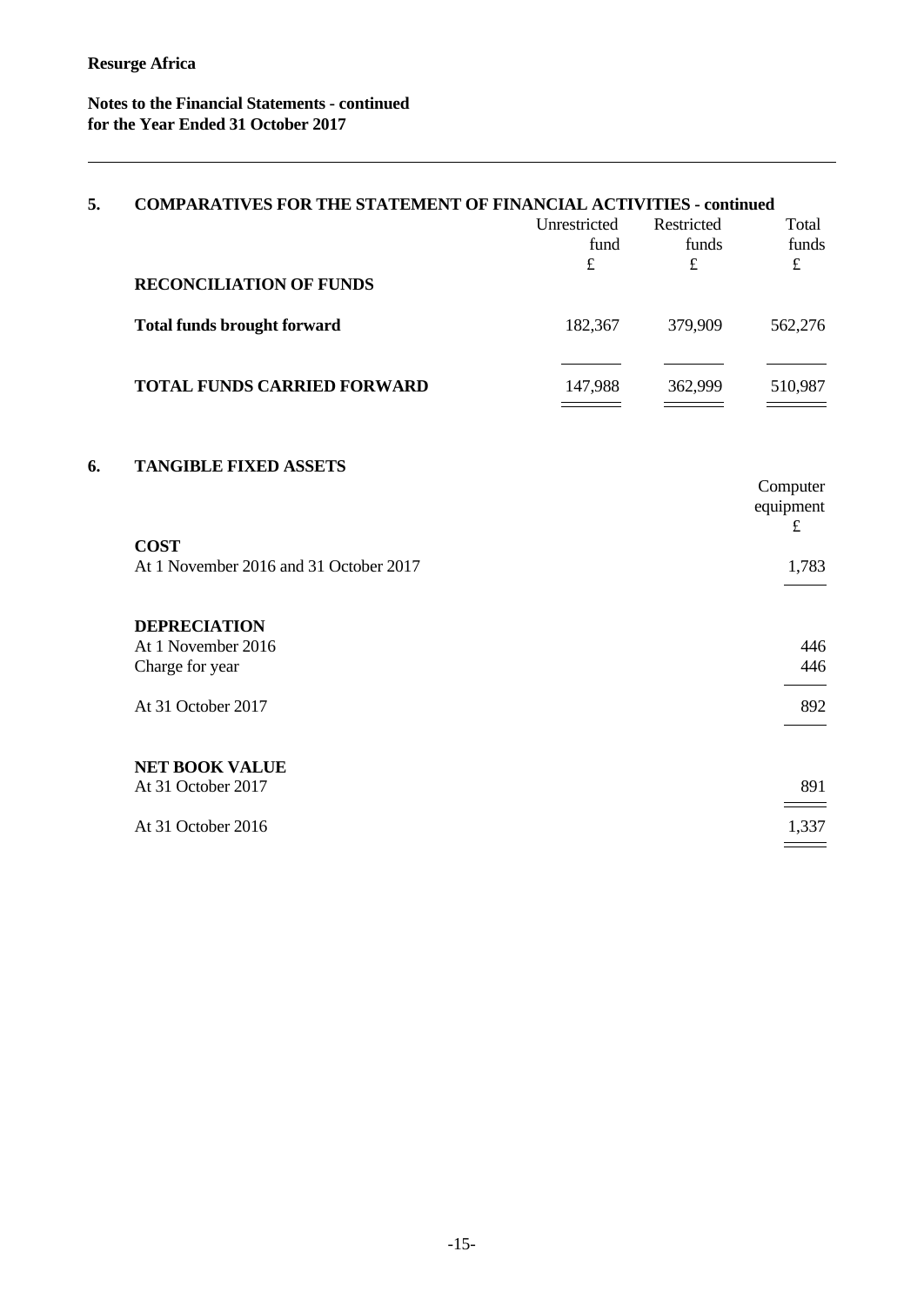**Notes to the Financial Statements - continued for the Year Ended 31 October 2017**

## **7. FIXED ASSET INVESTMENTS**

|                       | Listed      |
|-----------------------|-------------|
|                       | investments |
|                       | £           |
| <b>MARKET VALUE</b>   |             |
| At 1 November 2016    | 175,400     |
| Revaluations          | 16,503      |
|                       |             |
| At 31 October 2017    | 191,903     |
|                       |             |
|                       |             |
|                       |             |
| <b>NET BOOK VALUE</b> |             |
| At 31 October 2017    | 191,903     |
|                       |             |
| At 31 October 2016    | 175,400     |
|                       |             |
|                       |             |

There were no investment assets outside the UK. The cost of the investments on acquisition was £95,000.

# **8. CREDITORS: AMOUNTS FALLING DUE WITHIN ONE YEAR**

|                 | 2017                      | 2016                       |
|-----------------|---------------------------|----------------------------|
|                 | $\widetilde{\phantom{m}}$ | ىە                         |
| Other creditors | 2,520                     | 5,048                      |
|                 |                           | $\equiv$ $\equiv$ $\equiv$ |

# **9. MOVEMENT IN FUNDS**

|                                                    |             | <b>Net</b> |             |
|----------------------------------------------------|-------------|------------|-------------|
|                                                    | movement in |            |             |
|                                                    | At 1.11.16  | funds      | At 31.10.17 |
|                                                    | £           | £          | $\pounds$   |
| <b>Unrestricted funds</b>                          |             |            |             |
| <b>Unrestricted Funds</b>                          | 147,989     | (124, 814) | 23,175      |
| <b>Restricted funds</b>                            |             |            |             |
| Sierra Leone - Establishing Reconstructive Service | 172,285     | (2,367)    | 169,918     |
| <b>Restricted Patients Assistance Fund</b>         | 175,400     | 16,503     | 191,903     |
| Training of Abaulai Jalloh                         | 11,817      |            | 11,817      |
| Overseas Aid                                       | 3,496       |            | 3,496       |
|                                                    | 362,998     | 14,136     | 377,134     |
|                                                    |             |            |             |
| <b>TOTAL FUNDS</b>                                 | 510,987     | (110,678)  | 400,309     |
|                                                    |             |            |             |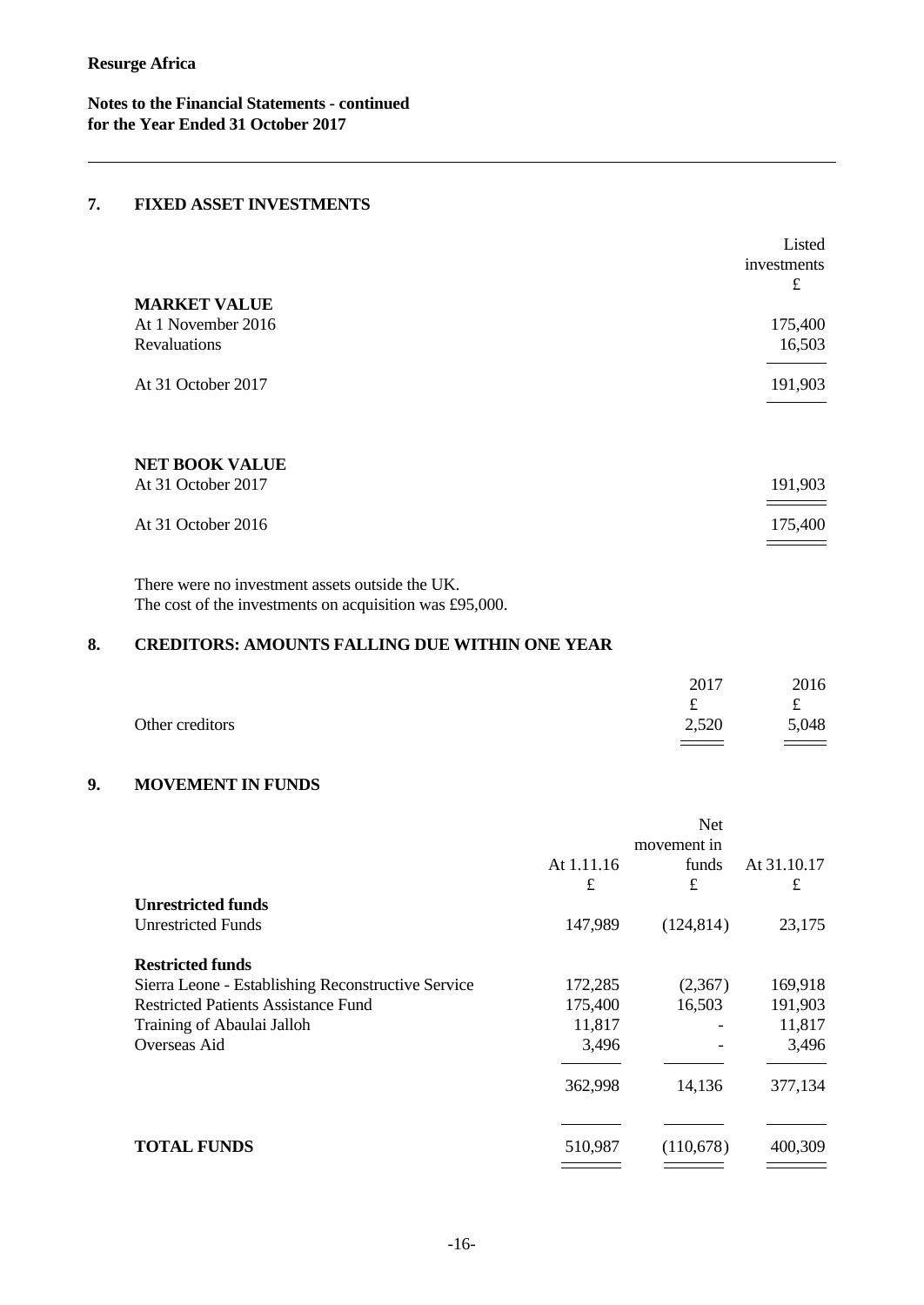# **9. MOVEMENT IN FUNDS - continued**

Net movement in funds, included in the above are as follows:

|                                            | Incoming<br>resources<br>£ | Resources<br>expended<br>£ | losses<br>£ | Gains and Movement in<br>funds<br>£ |  |
|--------------------------------------------|----------------------------|----------------------------|-------------|-------------------------------------|--|
| <b>Unrestricted funds</b>                  |                            |                            |             |                                     |  |
| <b>Unrestricted Funds</b>                  | 201,127                    | (325, 941)                 |             | (124, 814)                          |  |
| <b>Restricted funds</b>                    |                            |                            |             |                                     |  |
| Sierra Leone - Establishing                |                            |                            |             |                                     |  |
| <b>Reconstructive Service</b>              |                            | (2,367)                    |             | (2,367)                             |  |
| <b>BSSH</b> donation via Steve Hodgson     | 1,000                      | (1,000)                    |             |                                     |  |
| <b>Burns Training</b>                      | 8,888                      | (8,888)                    |             |                                     |  |
| Burdett grant for nursing                  | 7,500                      | (7,500)                    |             |                                     |  |
| <b>Restricted Patients Assistance Fund</b> |                            |                            | 16,503      | 16,503                              |  |
|                                            | 17,388                     | (19,755)                   | 16,503      | 14,136                              |  |
|                                            |                            |                            |             |                                     |  |
| <b>TOTAL FUNDS</b>                         | 218,515                    | (345, 696)                 | 16,503      | (110,678)                           |  |
|                                            |                            |                            |             |                                     |  |

# **Comparatives for movement in funds**

|                                                    |             | <b>Net</b> |             |
|----------------------------------------------------|-------------|------------|-------------|
|                                                    | movement in |            |             |
|                                                    | At 1.11.15  | funds      | At 31.10.16 |
|                                                    | £           | £          | £           |
| <b>Unrestricted Funds</b>                          |             |            |             |
| <b>Unrestricted Funds</b>                          | 182,367     | (34,378)   | 147,989     |
| <b>Restricted Funds</b>                            |             |            |             |
| Sierra Leone - Establishing Reconstructive Service | 196,381     | (24,096)   | 172,285     |
| <b>Restricted Patients Assistance Fund</b>         | 158,616     | 16,784     | 175,400     |
| Training of Abaulai Jalloh                         | 4,422       | 7,395      | 11,817      |
| Overseas Aid                                       | 20,490      | (16,994)   | 3,496       |
|                                                    | 379,909     | (16,911)   | 362,998     |
|                                                    |             |            |             |
| <b>TOTAL FUNDS</b>                                 | 562,276     | (51,289)   | 510,987     |
|                                                    |             |            |             |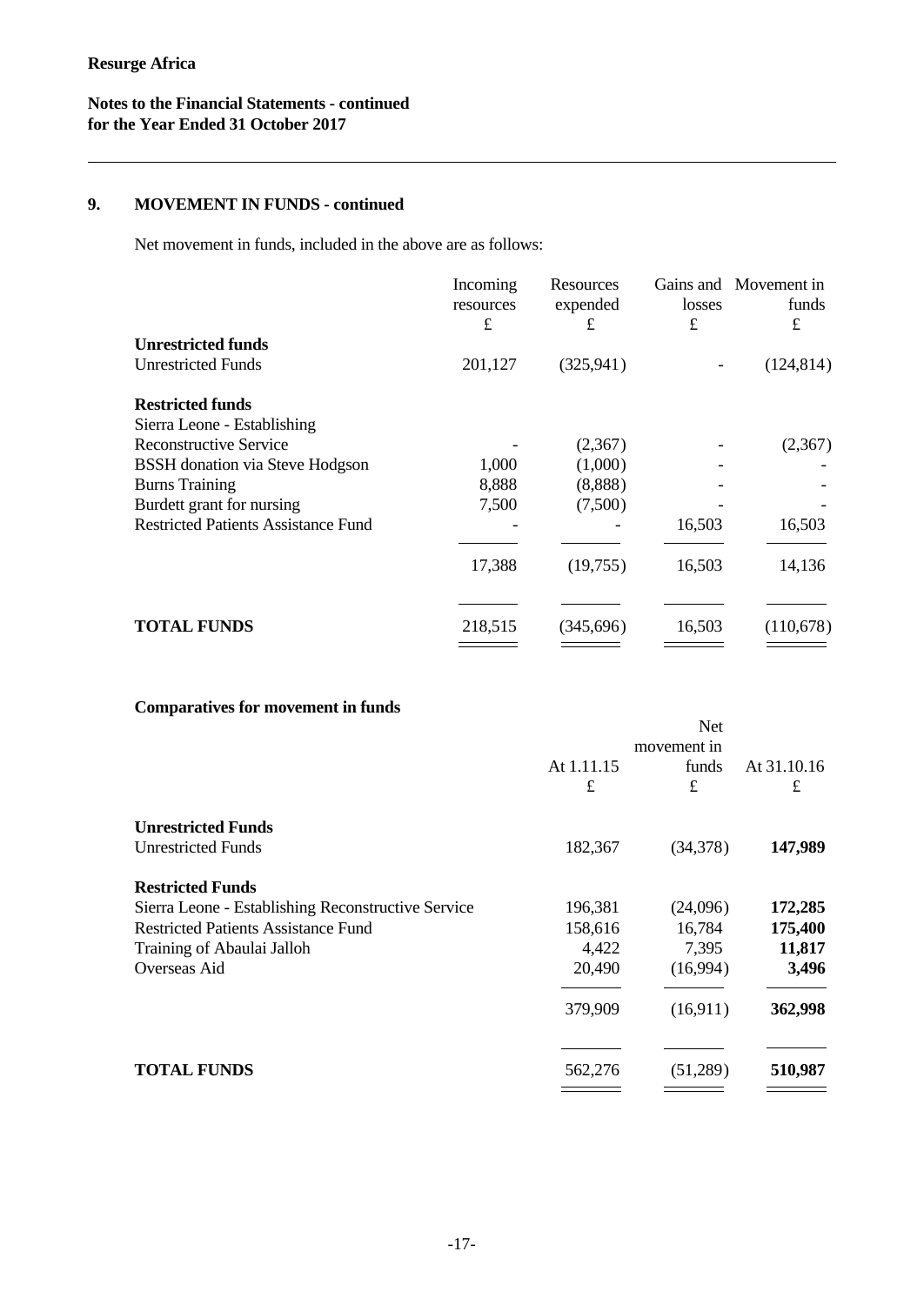#### **9. MOVEMENT IN FUNDS - continued**

Comparative net movement in funds, included in the above are as follows:

|                                            | Incoming<br>resources<br>$\pounds$ | Resources<br>expended<br>£ | Gains and<br>losses<br>$\pounds$ | <b>Movement</b><br>in funds<br>£ |
|--------------------------------------------|------------------------------------|----------------------------|----------------------------------|----------------------------------|
| <b>Unrestricted funds</b>                  |                                    |                            |                                  |                                  |
| <b>Unrestricted Funds</b>                  | 144,030                            | (178, 408)                 |                                  | (34,378)                         |
| <b>Restricted funds</b>                    |                                    |                            |                                  |                                  |
| Sierra Leone - Establishing                |                                    |                            |                                  |                                  |
| <b>Reconstructive Service</b>              | 72,070                             | (96, 166)                  |                                  | (24,096)                         |
| Sierra Leone - Infrastructure              | 83,500                             | (83,500)                   |                                  |                                  |
| Training of Abaulai Jalloh                 | 10,001                             | (2,606)                    |                                  | 7,395                            |
| Training of Nurses (Ghana)                 | 524                                | (524)                      |                                  |                                  |
| Overseas Aid                               | 10,000                             | (26,994)                   |                                  | (16,994)                         |
| Flights for Karen & Gail Burns             | 1,434                              | (1,434)                    |                                  |                                  |
| Flights from Sierra Leone to Ghana         | 574                                | (574)                      |                                  |                                  |
| <b>Training Reconstructive Surgeons</b>    | 500                                | (500)                      |                                  |                                  |
| IRPS (Ghana) Project                       | 75                                 | (75)                       |                                  |                                  |
| <b>Restricted Patients Assistance Fund</b> |                                    |                            | 16,784                           | 16,784                           |
|                                            | 178,678                            | (212, 373)                 | 16,784                           | (16,911)                         |
| <b>TOTAL FUNDS</b>                         | 322,708                            | (390, 781)                 | 16,784                           | (51,289)                         |

#### **10. RELATED PARTY DISCLOSURES**

During the year, £14,400 was paid to E. Dell and £12,000 was paid to B. Medine for treasury and management services.

There were no other related party transactions for the year ended 31 October 2017.

# **11. FIRST YEAR ADOPTION**

There has been no material effect on the financial statements resulting from the first year adoption of FRS 102.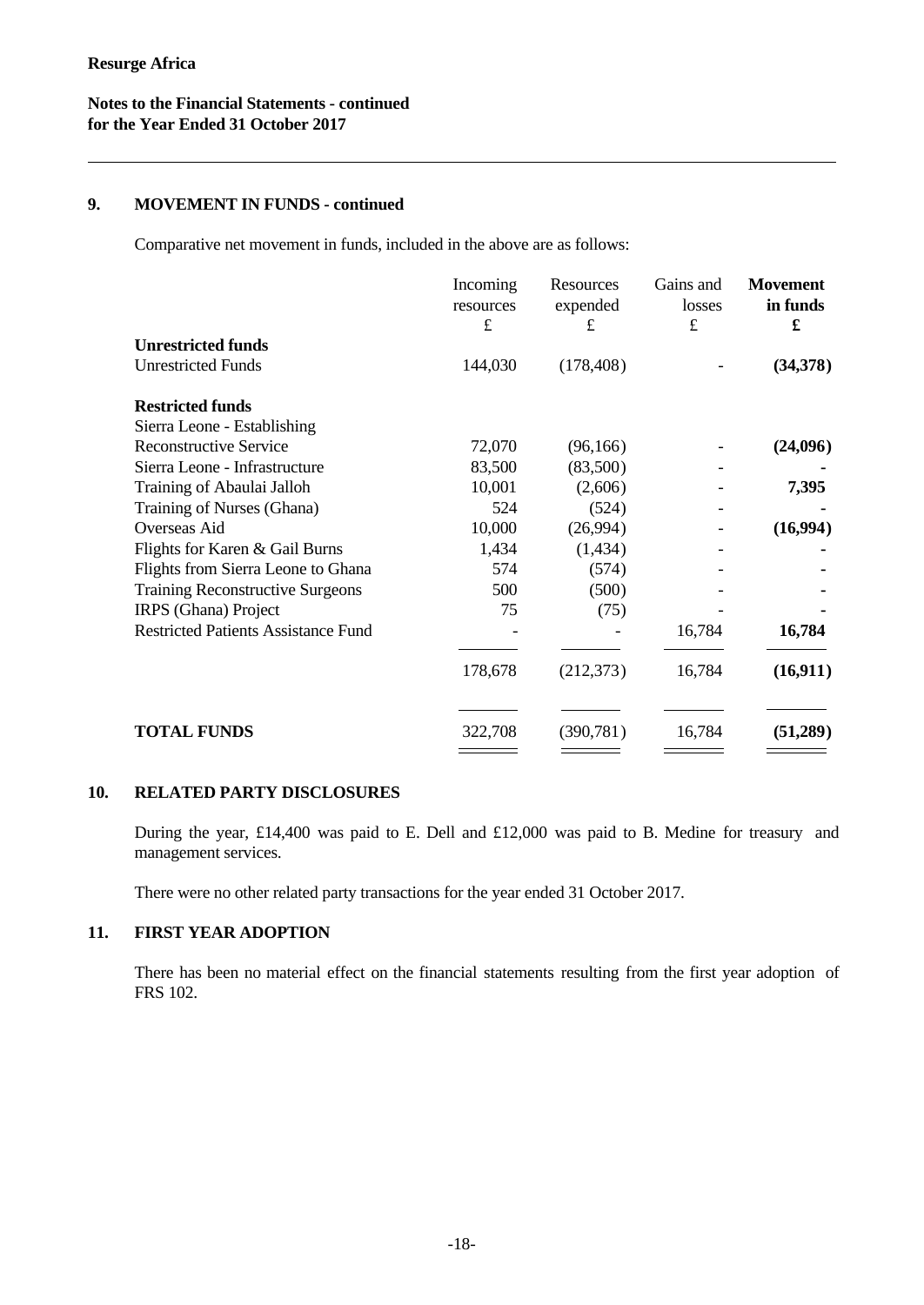# **Detailed Statement of Financial Activities for the Year Ended 31 October 2017**

|                                          | 2017<br>$\pounds$ | 2016<br>$\pounds$ |
|------------------------------------------|-------------------|-------------------|
| <b>INCOME AND ENDOWMENTS</b>             |                   |                   |
| <b>Donations and legacies</b>            |                   |                   |
| Donations (monetary)                     | 26,546            | 222,690           |
| Gift aid                                 | 1,582             | 3                 |
| Donations (medical equipment)            | 27,284            | 30,000            |
| Donations (volunteer services)           | 163,100           | 70,000            |
|                                          | 218,512           | 322,693           |
| <b>Investment income</b>                 |                   |                   |
| <b>Bank Interest received</b>            | 3                 | 15                |
| <b>Total incoming resources</b>          | 218,515           | 322,708           |
| <b>EXPENDITURE</b>                       |                   |                   |
| <b>Charitable activities</b>             |                   |                   |
| Postage & Shipping                       |                   | 524               |
| Advertising and Marketing                |                   | 1,750             |
| Subscriptions                            |                   | 225               |
| <b>Travel Expenses</b>                   | 4,057             | 2,430             |
| <b>Treasurer Fee</b>                     | 7,200             | 7,200             |
| <b>Bank Service Fees</b>                 | 223               | 139               |
| <b>Fundraising Expenses</b>              |                   | 3,549             |
| Management, Fundraising & Equi pment Fee | 21,242            | 25,750            |
| Ghana Training                           | 50,359            | 37,587            |
| Sierra Leone                             | 66,417            | 209,681           |
| Accountancy                              | 3,420             | 1,500             |
| <b>Office Expenses</b>                   | 1,948             |                   |
| Depn of computer equipment               | 446               | 446               |
|                                          | 155,312           | 290,781           |
| <b>Other</b>                             |                   |                   |
| <b>Medical Equipment</b>                 | 27,284            | 30,000            |
| <b>Volunteer Services</b>                | 163,100           | 70,000            |
|                                          | 190,384           | 100,000           |
| <b>Total resources expended</b>          | 345,696           | 390,781           |
| Net expenditure before gains and losses  | (127, 181)        | (68,073)          |

This page does not form part of the statutory financial statements